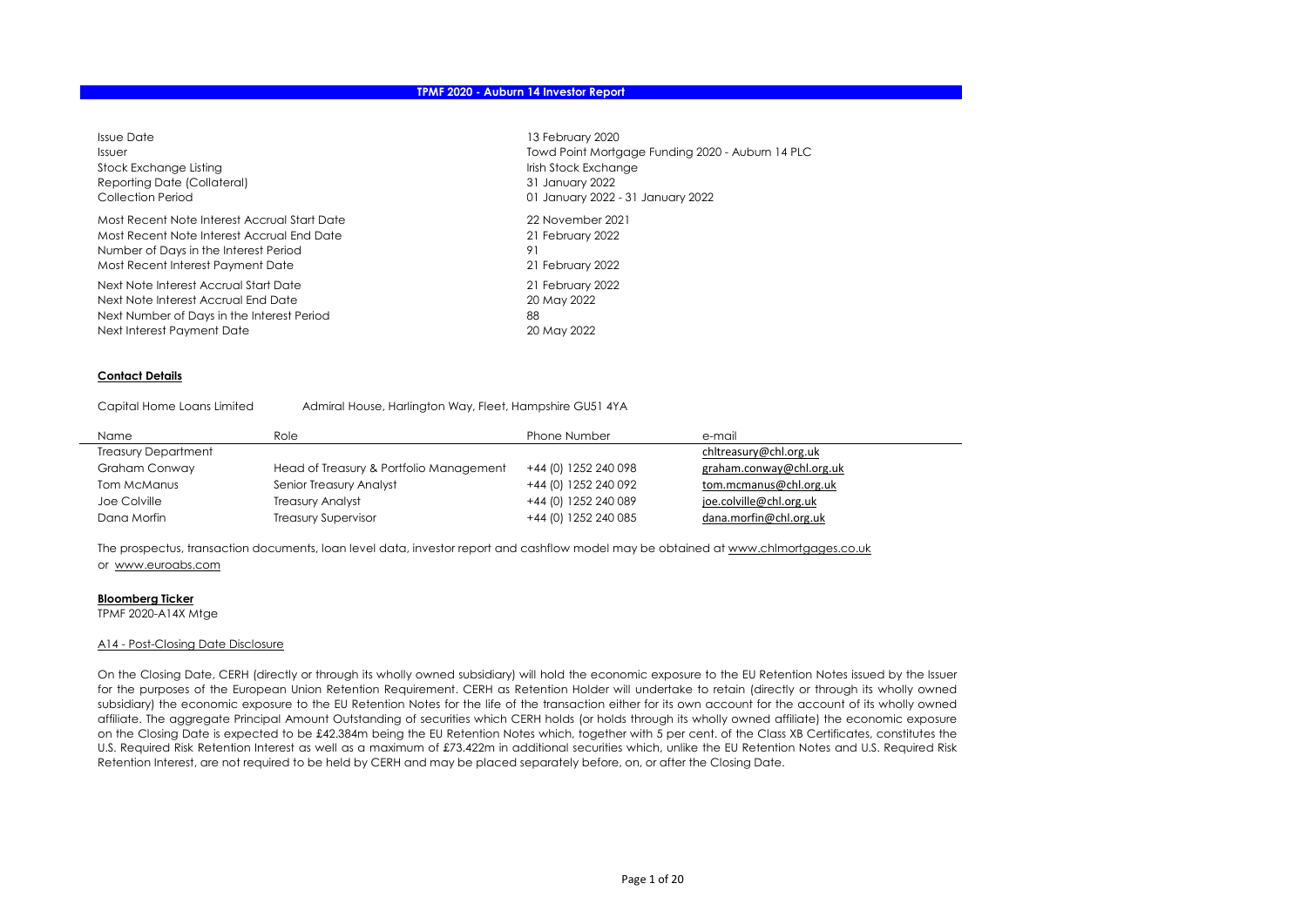Collection Period End Date 31 January 2022

#### Transaction Parties, Ratings & Triggers

|                             |                                       | Current Fitch<br>Short Term Ratina | Current S&P/Fitch/KBRA<br>Long Term Rating | Applicable Trigger<br>(loss of)             | Consequences                                                                                                                                                                                                                                                                                                                                                                                                                                                                                                                                                                                                                                                                                                                                                                                                                                                                                                                                                                                                                                                                                                                                                                                                                                                                                                                                                                                                                                                                                                                                                                                                                                                                                          |
|-----------------------------|---------------------------------------|------------------------------------|--------------------------------------------|---------------------------------------------|-------------------------------------------------------------------------------------------------------------------------------------------------------------------------------------------------------------------------------------------------------------------------------------------------------------------------------------------------------------------------------------------------------------------------------------------------------------------------------------------------------------------------------------------------------------------------------------------------------------------------------------------------------------------------------------------------------------------------------------------------------------------------------------------------------------------------------------------------------------------------------------------------------------------------------------------------------------------------------------------------------------------------------------------------------------------------------------------------------------------------------------------------------------------------------------------------------------------------------------------------------------------------------------------------------------------------------------------------------------------------------------------------------------------------------------------------------------------------------------------------------------------------------------------------------------------------------------------------------------------------------------------------------------------------------------------------------|
| Collection Account Bank     | <b>Barclays Bank PLC</b>              | F1                                 | A (Positive)<br>$A+$<br>NR.                | BBB (S&P)<br>F2/BBB+ (Fitch)<br>BBB- (KBRA) | (a) terminate the appointment of the Collection Account Bank in accordance with the Collection Account<br>Agreement and use commercially reasonable efforts to procure that the funds standing to the credit of the<br>Collection Accounts are promptly transferred from the Collection Accounts and placed on deposit on terms the<br>same or substantially the same (mutatis mutandis) as the Collection Account Agreement with an institution:<br>(i) that maintains ratings at least equal to the Collection Account Bank Ratings:<br>(ii) that is a bank for the purposes of section 991 of the Income Tax Act 2007 and payments of interest (if any) are<br>made in the ordinary course of its business within the meaning of section 878 of the Income Tax Act 2007; and<br>(iii) that is an institution authorised to carry on banking business including accepting deposits under the FSMA; or<br>(b) obtain a guarantee of the Collection Account Bank's obligations under the Collection Account Agreement from<br>a bank with ratinas at least equal to the Collection Account Bank Ratinas.<br>in each case, within 60 calendar days of the date on which the Collection Account Bank ceases to have the<br>Collection Account Bank Ratinas, provided that such period can be extended for up to an additional 60 days (or, in<br>the case of a downgrade relating to a S&P rating, 30 days) if the Legal Title Holder or the Servicer (on behalf of the<br>Legal Title Holder) provides the Trustee and the Rating Agencies with a written action plan before expiration of the<br>initial 60 days period including the remedy steps taken and to be taken within such extended period. |
| <b>Issuer Account Bank</b>  | <b>HSBC Bank plc</b>                  | $F1+$                              | $A+$<br>AA- (Negative)<br>N/R              | $A$ (S&P)<br>F1/A (Fitch)<br>BBB- (KBRA)    | The Issuer shall use commercially reasonable efforts to close the account and transfer the account to a successor<br>institution within a period not exceeding 60 calendar days from the first day on which such downarade occurred.                                                                                                                                                                                                                                                                                                                                                                                                                                                                                                                                                                                                                                                                                                                                                                                                                                                                                                                                                                                                                                                                                                                                                                                                                                                                                                                                                                                                                                                                  |
| Liquidity Facility Provider | Wells Farao Bank, N.A., London Branch | $F1+$                              | $A+$<br>AA-<br>N/R                         | A (S&P)<br>F1/A (Fitch)<br>A- (KBRA)        | The Issuer must either (i) within 30 calendar days of such downgrade (or, in the case of a downgrade relating to a<br>Fitch rating, within 14 calendar days of such downarade) make a Liquidity Standby Drawing (to be deposited into<br>the Deposit Account with a corresponding entry made to the Liquidity Standby Ledger) or (ii) within 30 calendar<br>days of such downgrade find a replacement liquidity facility provider basis substantially on the same terms as the<br>existing Liquidity Facility Agreement.                                                                                                                                                                                                                                                                                                                                                                                                                                                                                                                                                                                                                                                                                                                                                                                                                                                                                                                                                                                                                                                                                                                                                                              |

TPMF 2020 - Auburn 14 Investor Report

| Issuer                                                          | Towd Point Mortgage Funding 2020 - Auburn 14 plc                 |
|-----------------------------------------------------------------|------------------------------------------------------------------|
| Originator                                                      | Capital Home Loans Limited                                       |
| Seller, Retention Holder<br>and a Co-Sponsor                    | Cerberus European Residential Holdings B.V.                      |
| Servicer, Cash Manager<br>and Legal Title Holder                | Capital Home Loans Limited                                       |
| Holdings                                                        | Towd Point Mortgage Funding 2020 - Auburn 14 Holdings<br>Limited |
| Co-Sponsor                                                      | FirstKey Mortgage LLC                                            |
| Back-up Servicer                                                | Homeloan Management Limited                                      |
| Back-up Cash Manager                                            | U.S. Bank Global Corporate Trust Limited                         |
| Trustee                                                         | <b>U.S Bank Trustees Limited</b>                                 |
| Principal Paying Agent, Agent<br><b>Bank and Registrar</b>      | Elavon Financial Services D.A.C., UK Branch                      |
| Corporate Services Provider<br>and Back-up Servicer Facilitator | CSC Capital Markets UK Limited                                   |
| Back-up Servicer Facilitator                                    | CSC Capital Markets UK Limited                                   |
| Share Trustee                                                   | CSC Corporate Services(UK) Limited                               |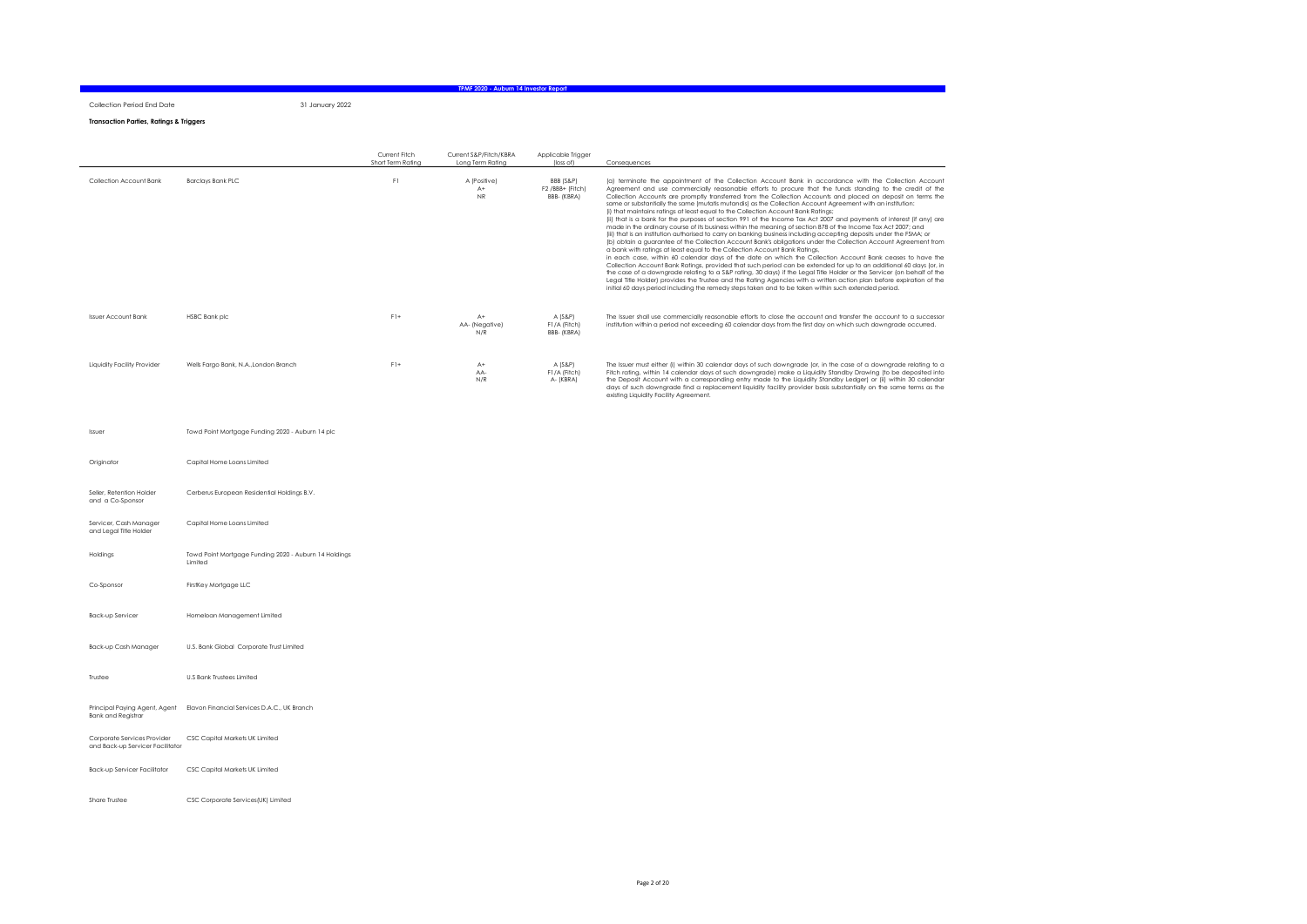#### Available Funds of the Issuer at Most Recent Interest Payment Date - 21 February 2022

| Available Revenue Receipts                                                                                                                                                                                                                                                                                                                                                                                                                                                                                                                                                                                                                                                                                                                                                                                                                                                                           | £2,709,477.66 | Available Principal Receipts                                                                                                                                                                                                                                                                             | £13,199,175.28 |
|------------------------------------------------------------------------------------------------------------------------------------------------------------------------------------------------------------------------------------------------------------------------------------------------------------------------------------------------------------------------------------------------------------------------------------------------------------------------------------------------------------------------------------------------------------------------------------------------------------------------------------------------------------------------------------------------------------------------------------------------------------------------------------------------------------------------------------------------------------------------------------------------------|---------------|----------------------------------------------------------------------------------------------------------------------------------------------------------------------------------------------------------------------------------------------------------------------------------------------------------|----------------|
| (a) Revenue Receipts on the Mortgage Loans (excluding any PTSB Revenue<br>Receipts) received during the three immediately preceding Collection Periods<br>or, if any of the immediately preceding three Collection Periods is a<br>Determination Period, Calculated Revenue Receipts (excluding in each case an<br>amount to be applied as Available Principal Receipts in accordance with<br>Condition 8.13(c)(i) (Determinations and Reconciliations) on the relevant<br>Interest Payment Date);                                                                                                                                                                                                                                                                                                                                                                                                   | £2,717,745.86 | (a) Principal Receipts on the Mortgage Loans (excluding any PTSB Principal<br>Receipts) received during the three immediately preceding Collection Periods;                                                                                                                                              | £13,025,843.95 |
| (b) interest payable to the Issuer on the Deposit Account (including in respect of<br>any Liquidity Standby Drawings credited to the Deposit Account) and income<br>from any Authorised Investments received during the three immediately<br>preceding Collection Periods;                                                                                                                                                                                                                                                                                                                                                                                                                                                                                                                                                                                                                           | £564.44       | (b) amounts (if any) to be credited to the Principal Deficiency Ledger pursuant to<br>items (5) and/or (7) and/or (9) and/or (11) and/or (13) and/or (15) and/or (16)<br>of the Pre-Enforcement Revenue Priority of Payments;                                                                            | £173.331.33    |
| (c) (A) prior to the LF Cancellation Date, any Liquidity Drawing (where for the<br>avoidance of doubt, "Liquidity Drawing" does not include any Liquidity<br>Standby Drawing) and (B) on and from the Liquidity Facility Replacement Date,<br>the Class A Liquidity Reserve Fund Actual Amount, but only to the extent<br>necessary (after applying all other Available Revenue Receipts and any<br>Principal Addition Amounts to do so (assuming for the purpose of this<br>paragraph (c) that this paragraph (c) had not applied)) to make payments in the<br>Pre-Enforcement Revenue Priority of Payments to the extent there is a shortfall<br>to meet items (1) to (4) of the Pre-Enforcement Revenue Priority of Payments.<br>If the LF Cancellation Date has not yet occurred the Class A Liquidity Reserve<br>Fund Actual Amount will be applied first before any Liquidity Drawing is made; | £0.00         | (c) any amount to be applied as Available Principal Receipts in accordance with<br>Condition 8.13(c)(i) (Determinations and Reconciliations); and                                                                                                                                                        | £0.00          |
| (d) Principal Addition Amounts to be applied as Available Revenue Receipts (prior<br>to the application of Liquidity Drawings and the Class A Liquidity Reserve<br>Fund Actual Amount in accordance with paragraph (c) above and amounts<br>standing to the credit of the Excess Cashflow Reserve Fund in accordance with<br>paragraph (e) below, but following the application of amounts standing to (i)<br>the credit of the Class B Liquidity Reserve Fund where the Class B Notes are<br>the Most Senior Class and (ii) the credit of the Class C Liquidity Reserve Fund<br>where the Class C Notes are the Most Senior Class) to pay a PAA Deficit;                                                                                                                                                                                                                                            | £0.00         | (d) on and from the earlier of (i) the Final Rated Notes Redemption Date and (ii)<br>the Final Maturity Date, amounts standing to the credit of the Excess Cashflow<br>Reserve Fund (after applying the Excess Cashflow Reserve Fund in accordance<br>with paragraph (e) of Available Revenue Receipts); | £0.00          |
| (e) amounts standing to the credit of the Excess Cashflow Reserve Fund up to (and<br>including) the earlier of (i) the Final Subordinated Rated Notes Redemption<br>Date and (ii) the Final Maturity Date, but only to the extent necessary (after<br>applying all other Available Revenue Receipts, all amounts standing to the<br>credit of the Class B Liquidity Reserve Fund in respect of the Class B Notes, all<br>amounts standing to the credit of the Class C Liquidity Reserve Fund in respect<br>of the Class C Notes and any Principal Addition Amounts to do so (assuming<br>for the purpose of this paragraph (e) that this paragraph (fe) had not applied)) to<br>pay items (6), (8), (10) and (12) of the Pre-Enforcement Revenue Priority of<br>Payments;                                                                                                                           | £0.00         |                                                                                                                                                                                                                                                                                                          |                |
| (f) any amount applied as Available Revenue Receipts in accordance with<br>Condition 8.13(c)(ii) (Determinations and Reconciliations);                                                                                                                                                                                                                                                                                                                                                                                                                                                                                                                                                                                                                                                                                                                                                               | £0.00         | Less<br>(e) the amount of Principal Receipts used during the three immediately preceding Collection Periods to fund the purchase of any Flexible<br>Drawings but in an aggregate amount not exceeding such Principal Receipts.                                                                           | £0.00          |
| (g) other net income of the Issuer received during the three immediately preceding<br>Collection Periods (other than any Principal Receipts); and                                                                                                                                                                                                                                                                                                                                                                                                                                                                                                                                                                                                                                                                                                                                                    | £8,780.17     |                                                                                                                                                                                                                                                                                                          |                |
| (h) any Excess Liquidity Amounts;                                                                                                                                                                                                                                                                                                                                                                                                                                                                                                                                                                                                                                                                                                                                                                                                                                                                    | £0.00         |                                                                                                                                                                                                                                                                                                          |                |
| (i) amounts standing to the credit of the Class B Liquidity Reserve Fund up to (and<br>including) the earlier of the Class B Redemption Date and the Final Maturity<br>Date, to pay item (6) of the Pre-Enforcement Revenue Priority of Payments;                                                                                                                                                                                                                                                                                                                                                                                                                                                                                                                                                                                                                                                    | £0.00         |                                                                                                                                                                                                                                                                                                          |                |
| (i) amount standing to the credit of the Class C Liquidity Reserve Fund up to (and<br>including) the earlier of the Class C Redemption Date and the Final Maturity<br>Date, to pay item (8) of the Pre-Enforcement Revenue Priority of Payments;                                                                                                                                                                                                                                                                                                                                                                                                                                                                                                                                                                                                                                                     | £0.00         |                                                                                                                                                                                                                                                                                                          |                |
| (k) any Excess Class B Liquidity Amounts; and                                                                                                                                                                                                                                                                                                                                                                                                                                                                                                                                                                                                                                                                                                                                                                                                                                                        | £0.00         |                                                                                                                                                                                                                                                                                                          |                |
| (I) any Excess Class C Liquidity Amounts.                                                                                                                                                                                                                                                                                                                                                                                                                                                                                                                                                                                                                                                                                                                                                                                                                                                            | £0.00         |                                                                                                                                                                                                                                                                                                          |                |
| Less<br>(m) Permitted Withdrawals;                                                                                                                                                                                                                                                                                                                                                                                                                                                                                                                                                                                                                                                                                                                                                                                                                                                                   | £17,612.81    |                                                                                                                                                                                                                                                                                                          |                |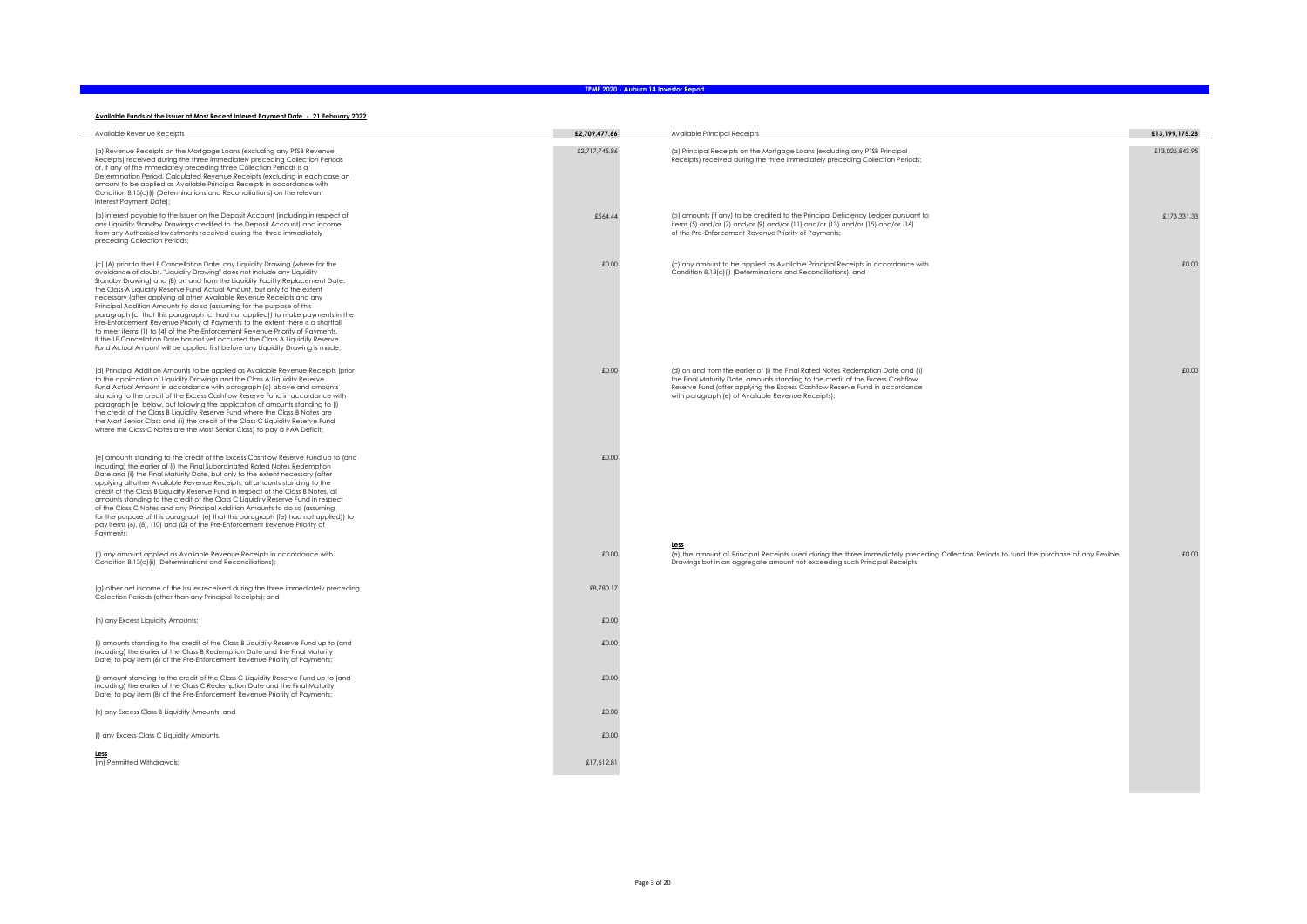#### Waterfall at Most Recent Interest Payment Date - 21 February 2022

| Pre-Enforcement Revenue Priority of Payments                                                                                                                                                                                                                                                                                                                                                                                                                                                                                                                                                                                                                                                                                                                                                                                                                                                                                     | Amount        |                                                                                                                                                                                                                                                                                                                                                          | Amount        |
|----------------------------------------------------------------------------------------------------------------------------------------------------------------------------------------------------------------------------------------------------------------------------------------------------------------------------------------------------------------------------------------------------------------------------------------------------------------------------------------------------------------------------------------------------------------------------------------------------------------------------------------------------------------------------------------------------------------------------------------------------------------------------------------------------------------------------------------------------------------------------------------------------------------------------------|---------------|----------------------------------------------------------------------------------------------------------------------------------------------------------------------------------------------------------------------------------------------------------------------------------------------------------------------------------------------------------|---------------|
| 1. in or towards satisfaction pro rata and pari passu according to the respective amounts thereof of: (i) any amounts due and payable to the Servicer and any costs,<br>charges, liabilities and expenses then due and payable to the Servicer or any such amount to become due and payable to the Servicer in the immediately<br>succeeding Interest Period under the provisions of the Servicing Agreement (the "Servicer Original Amount"), less the amount by which the Servicer Original Amount<br>exceeds the<br>Applicable Servicer Fee Cap:                                                                                                                                                                                                                                                                                                                                                                              | £406,725.09   | 7. to credit the Class B Principal Deficiency Sub-Ledger in an amount sufficient to eliminate any debit thereon;                                                                                                                                                                                                                                         | £0.00         |
| (ii) any amounts due and payable to the Back-Up Servicer (including any Transfer Costs which the Servicer has failed to pay) and any costs, charges, liabilities and<br>expenses then due and payable to the Back-Up Servicer or any such amount to<br>become due and payable to the Back-Up Servicer in the immediately succeeding Interest Period under the provisions of the Back-Up Servicing Agreement (the "BUS<br>Original Amount"), less the amount by which the BUS Original Amount<br>exceeds the Applicable Servicer Fee Cap of the Back-Up Servicer;                                                                                                                                                                                                                                                                                                                                                                 | £16,305.09    | 8. in or towards payment pro rata and pari passu of interest due and payable on the Class C Notes;                                                                                                                                                                                                                                                       | £77,237,55    |
| (iii) any fees, costs, charges, liabilities, expenses and all other amounts then due and payable or to become due and payable in the immediately succeeding Interest<br>Period to the Trustee or any Appointee, together with (if payable) VAT thereon;                                                                                                                                                                                                                                                                                                                                                                                                                                                                                                                                                                                                                                                                          | £600.00       | 9. to credit the Class C Principal Deficiency Sub-Ledger in an amount sufficient to eliminate any debit thereon;                                                                                                                                                                                                                                         | £0.00         |
| (iv) any remuneration then due and payable to the Agent Bank, the Registrar and the Paying Agents and any costs, charges, liabilities and expenses then due or to<br>become due and payable in the immediately succeeding Interest Period to them<br>under the provisions of the Agency Agreement, together with (if payable) VAT thereon;                                                                                                                                                                                                                                                                                                                                                                                                                                                                                                                                                                                       | £0.00         | 10. in or towards payment pro rata and pari passu of interest due and payable on the Class D Notes;                                                                                                                                                                                                                                                      | £107.009.50   |
| (v) any amounts then due and payable to the Cash Manager and any costs, charges, liabilities and expenses then due and payable to the Cash Manager or any such<br>amount to become due and payable to the Cash Manager in the immediately<br>succeeding Interest Period under the provisions of the Cash Management Agreement, together with (if payable) VAT thereon:                                                                                                                                                                                                                                                                                                                                                                                                                                                                                                                                                           | £11.646.49    | 11. to credit the Class D Principal Deficiency Sub-Ledger in an amount sufficient to eliminate any debit thereon;                                                                                                                                                                                                                                        | £0.00         |
| (vi) any amounts then due and payable to the Back-Up Cash Manager and any costs, charges, liabilities and expenses then due and payable to the Back-Up Cash<br>Manager or any such amount to become due and payable to the Back-Up Cash<br>Manager in the immediately succeeding Interest Period under the provisions of the Back-Up Cash Management Agreement, together with (if payable) VAT thereon;<br>and                                                                                                                                                                                                                                                                                                                                                                                                                                                                                                                   | £1,250.00     | 12. in or towards payment pro rata and pari passu of interest due and payable on the Class E Notes;                                                                                                                                                                                                                                                      | £48.058.92    |
| (vii) any amounts then due and payable to the Collection Account Bank (including any Direct Debit Liability Amount then due and payable to the Collection Account<br>Bank], the Issuer Account Bank or to such bank at which any other account in the name of the Issuer is held and any costs, charges, liabilities and expenses then due<br>and payable to the Collection Account Bank, the Issuer Account Bank or to such bank at which any other account in the name of the Issuer is held, any such amount to<br>become due and payable to the Collection Account Bank, the Issuer Account Bank or to any such other bank, as applicable, in the immediately succeeding Interest<br>Period under the provisions of the Collection Account Declaration of Trust, the Account Bank Agreement or agreement governing the operation of any other account<br>in the name for the Issuer, together with (if payable) VAT thereon; | £4,995.62     | 13. to credit the Class E Principal Deficiency Sub-Ledger in an amount sufficient to eliminate any debit thereon;                                                                                                                                                                                                                                        | £0.00         |
| 2. in or towards payment pro rata and pari passu: (i) any amounts then due and payable to the Corporate Services Provider and any costs, charges, liabilities and<br>expenses then due and payable or to become due and payable in the immediately succeeding Interest Period to the Corporate Services Provider under the provisions<br>of the Corporate Services Agreement<br>together with (if payable) VAT thereon;                                                                                                                                                                                                                                                                                                                                                                                                                                                                                                          | £2.559.53     | 14. on and from the Liquidity Facility Replacement Date and after taking into account Available Principal Receipts to be applied on such Interest Payment Date in<br>accordance with item (2) of the Pre-Enforcement Principal Priority of Payments, amounts to be credited to the Class A Liquidity Reserve Fund up to the Liquidity<br>Reserve Target: | £0.00         |
| (ii) any amounts due and payable to the Back-Up Servicer Facilitator and any costs, charges, liabilities and expenses then due and payable to the Back-Up Servicer<br>Facilitator, or any such amount to become due and payable to the Back-Up<br>Servicer Facilitator in the immediately succeeding Interest Period under the provisions of the Servicing Agreement, together with (if payable) VAT thereon;                                                                                                                                                                                                                                                                                                                                                                                                                                                                                                                    | £0.00         | 15. to credit the Class Z1 Principal Deficiency Sub-Ledger in an amount sufficient to eliminate any debit thereon                                                                                                                                                                                                                                        | £0.00         |
| (iii) any amounts due and payable by the Issuer to third parties and incurred without breach by the Issuer of the Transaction Documents to which it is a party (and for<br>which payment has not been provided for elsewhere) and any amounts necessary<br>to provide for any such amounts expected to become due and payable by the Issuer in the immediately succeeding Interest Period: and                                                                                                                                                                                                                                                                                                                                                                                                                                                                                                                                   | £18,073,88    | 16. to credit the Class Z2 Principal Deficiency Sub-Ledger in an amount sufficient to eliminate any debit thereon;                                                                                                                                                                                                                                       | £173.331.33   |
| (iv) in or towards satisfaction of the Issuer Profit Amount and amounts required to discharge any liability of the Issuer for corporation tax (which cannot be met out of<br>amounts previously retained as Issuer Profit Amount);                                                                                                                                                                                                                                                                                                                                                                                                                                                                                                                                                                                                                                                                                               | £250.00       | 17. in or towards payment of the Subordinated Servicing Fees;                                                                                                                                                                                                                                                                                            | £0.00         |
| 3. to pay any amounts and liabilities then due and payable to the Liquidity Facility Provider and any fees, costs, charges and expenses then due to the Liquidity Facility<br>Provider under the provisions of the Liquidity Facility Agreement, together with (if<br>payable) VAT thereon (the "LFP Amount");                                                                                                                                                                                                                                                                                                                                                                                                                                                                                                                                                                                                                   | £17,672.09    | 18. on and from the FORD up to (and including) the earlier of (i) the Final Subordinated Rated Notes Redemption Date and (ii) the Final Maturity Date, and after taking<br>into account Available Principal Receipts to be applied on such Interest Payment Date, amounts to be credited to the Excess Cashflow Reserve Fund;                            | £0.00         |
| 4. in or towards payment pro rata and pari passu of interest due and payable on the Class A Notes;                                                                                                                                                                                                                                                                                                                                                                                                                                                                                                                                                                                                                                                                                                                                                                                                                               | £1,714,740.02 | 19. in or towards payment pro rata and pari passu of interest due and payable on the Class XA Notes;                                                                                                                                                                                                                                                     | £0.00         |
| 5. to credit the Class A Principal Deficiency Sub-Ledger in an amount sufficient to eliminate any debit thereon;                                                                                                                                                                                                                                                                                                                                                                                                                                                                                                                                                                                                                                                                                                                                                                                                                 | £0.00         | 20. in or towards payment pro rata and pari passu of principal due and payable on the Class XA Notes until the Class XA Notes have been reduced to zero; and                                                                                                                                                                                             | £0.00         |
| 6. in or towards payment pro rata and pari passu of interest due and payable on the Class B Notes;                                                                                                                                                                                                                                                                                                                                                                                                                                                                                                                                                                                                                                                                                                                                                                                                                               | £109.022.55   | 21. to pay, pro rata and pari passu, the XB Payment due on the Class XB Certificates (which shall be zero in circumstances where the Issuer has insufficient proceeds<br>available to meet its obligations under items (1) to (20) above).                                                                                                               | £0.00         |
|                                                                                                                                                                                                                                                                                                                                                                                                                                                                                                                                                                                                                                                                                                                                                                                                                                                                                                                                  |               | Total                                                                                                                                                                                                                                                                                                                                                    | £2 709 477.66 |

a sa kacamatan ing Kabupatèn Kabupatèn Kabupatèn Kabupatèn Kabupatèn Kabupatèn Kabupatèn Kabupatèn Kabupatèn K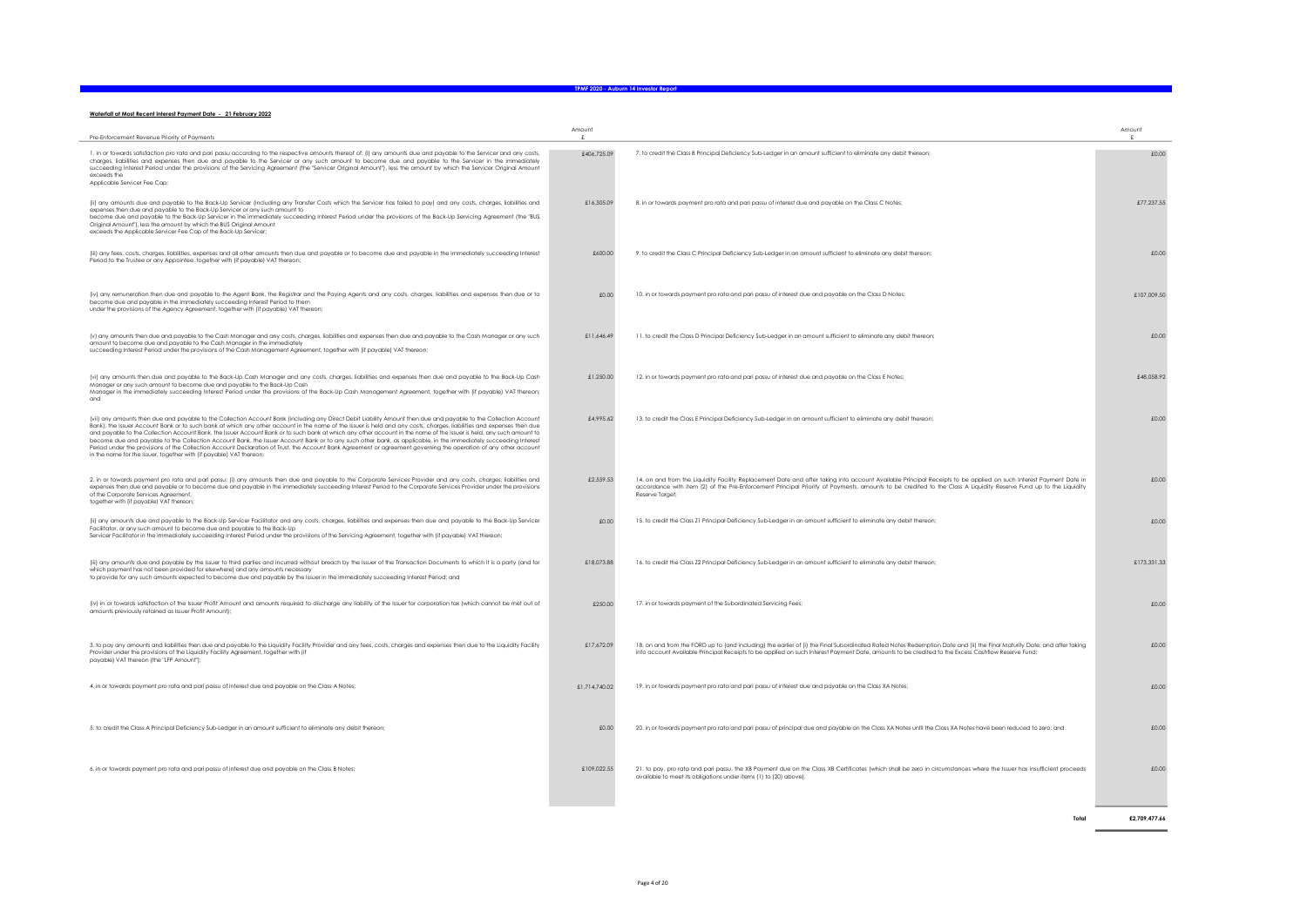#### Waterfall at Most Recent Interest Payment Date - 21 February 2022

| Pre-Enforcement Principal Priority of Payments                                                                                                                                                                                                                                                                                                                                                                                                                                                                                                                           | Amount         |                                                                                                                                                                                                                                                           | Amount |
|--------------------------------------------------------------------------------------------------------------------------------------------------------------------------------------------------------------------------------------------------------------------------------------------------------------------------------------------------------------------------------------------------------------------------------------------------------------------------------------------------------------------------------------------------------------------------|----------------|-----------------------------------------------------------------------------------------------------------------------------------------------------------------------------------------------------------------------------------------------------------|--------|
| 1. any Principal Addition Amounts to be applied to meet any PAA Deficit;                                                                                                                                                                                                                                                                                                                                                                                                                                                                                                 | £0.00          | 8. in or towards payment pro rata and pari passu of principal due and payable on the Class D Notes until the Class D<br>Notes have been reduced to zero;                                                                                                  | £0.00  |
| 2. on and from the Liquidity Facility Replacement Date up to and including the Class A Redemption Date (disregarding for these<br>purposes any Class A Liquidity Reserve Fund Actual Amounts applied on that or any previous Interest Payment Date), to credit the<br>Class A Liquidity Reserve Fund Ledger by an amount which, when aggregated with all other amounts credited to the Class A<br>Liquidity Reserve Fund Ledger pursuant to item (14) of the Pre-Enforcement Revenue Priority of Payments or this item (2), is equal to<br>the Liquidity Reserve Target; | £0.00          | 9. in or towards payment pro rata and pari passu of principal due and payable on the Class E Notes until the Class E<br>Notes have been reduced to zero:                                                                                                  | £0.00  |
| 3. (provided that on the immediately preceding Interest Payment Date after payment or application of funds, there was no debit<br>recorded on the Class B Principal Deficiency Sub-Ledger) to credit the Class B Liquidity Reserve Fund up to the Class B Liquidity<br>Reserve Fund Required Amount, taking into account any drawings to be made from the Class B Liquidity Reserve Fund on such<br>Interest Payment Date;                                                                                                                                               | £0.00          | 10. in or towards payment pro rata and pari passu of principal due and payable on the Class Z1 Notes until the Class<br>Z1 Notes have been reduced to zero:                                                                                               | £0.00  |
| 4. (provided that on the immediately preceding Interest Payment Date after payment or application of funds, there was no debit<br>recorded on the Class C Principal Deficiency Sub-Ledger) to credit the Class C Liquidity Reserve Fund up to the Class C Liquidity<br>Reserve Fund Required Amount, taking into account any drawings to be made from the Class C Liquidity Reserve Fund on such<br>Interest Payment Date;                                                                                                                                               | £0.00          | 11. in or towards payment pro rata and pari passu of principal due and payable on the Class Z2 Notes until the Class<br>Z2 Notes have been reduced to zero:                                                                                               | £0.00  |
| 5. in or towards payment pro rata and pari passu of principal due and payable on the Class A Notes until the Class A Notes have<br>been reduced to zero:                                                                                                                                                                                                                                                                                                                                                                                                                 | £13,199,175,28 | 12. in or towards payment pro rata and pari passu of interest due and payable on the Class XA Notes;                                                                                                                                                      | £0.00  |
| 6. in or towards payment pro rata and pari passu of principal due and payable on the Class B Notes until the Class B Notes have<br>been reduced to zero:                                                                                                                                                                                                                                                                                                                                                                                                                 | £0.00          | 13. in or towards payment pro rata and pari passu of principal due and payable on the Class XA Notes until the Class<br>XA Notes have been reduced to zero; and                                                                                           | £0.00  |
| 7. in or towards payment pro rata and pari passu of principal due and payable on the Class C Notes until the Class C Notes have<br>been reduced to zero:                                                                                                                                                                                                                                                                                                                                                                                                                 | £0.00          | 14. in or towards payment pro rata and pari passu of the XB Payment on the Class XB Certificates (which shall be zero<br>in circumstances where the Issuer has insufficient proceeds available to meet its obligations under items (1) to (13)<br>above). | £0.00  |

Total £13,199,175.28

 $\overline{\phantom{a}}$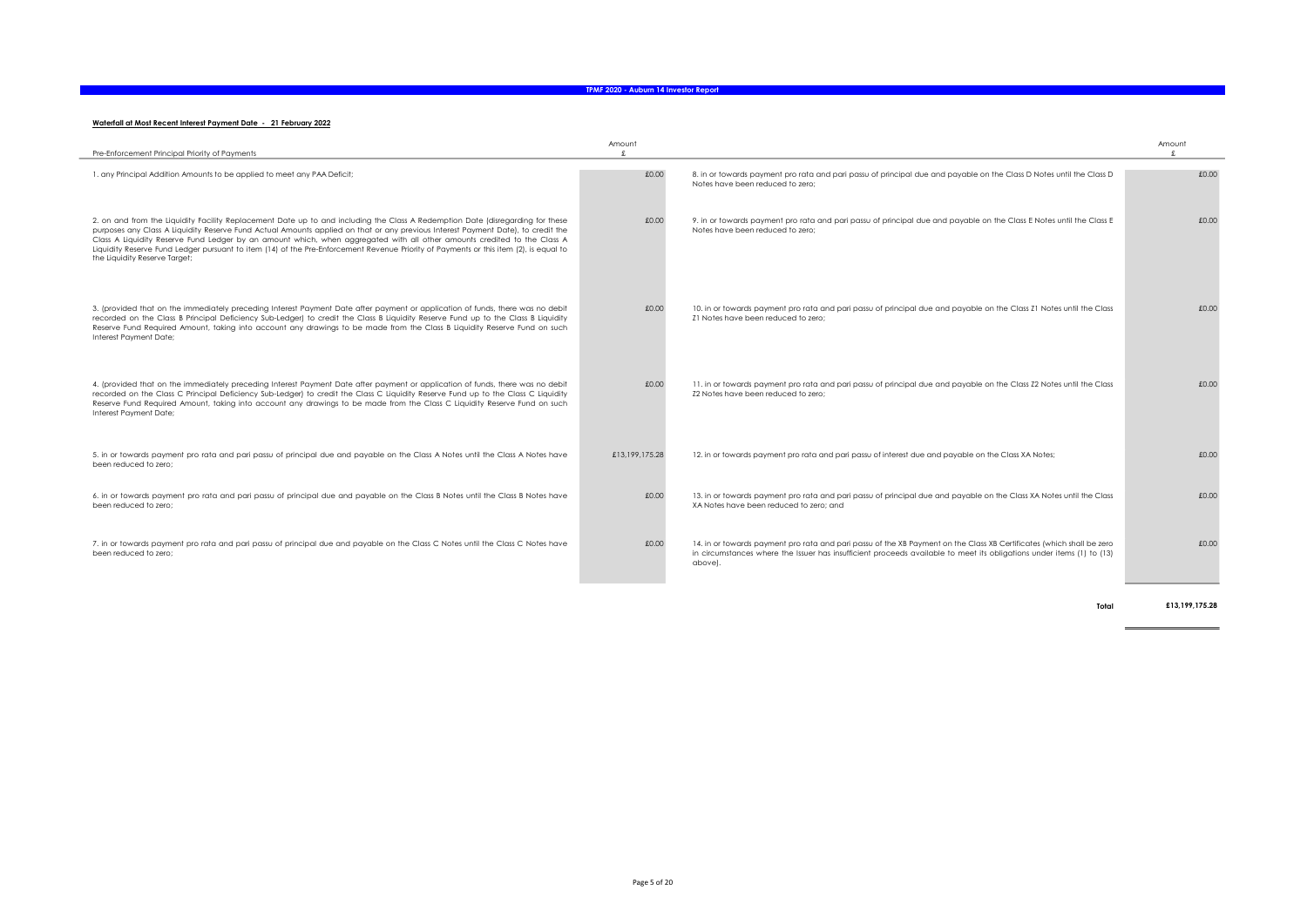|        |                           |                  |                        |                |                    |                       |                        |        |                |                |             |               |              | Current IPD  |                             |                             |              |
|--------|---------------------------|------------------|------------------------|----------------|--------------------|-----------------------|------------------------|--------|----------------|----------------|-------------|---------------|--------------|--------------|-----------------------------|-----------------------------|--------------|
|        |                           |                  |                        |                |                    |                       |                        |        |                |                |             |               |              | 21-Feb-22    |                             |                             |              |
|        |                           |                  |                        |                |                    |                       |                        |        |                |                |             |               |              |              |                             |                             |              |
|        |                           |                  | Outstanding Principal  |                |                    | Outstanding Principal |                        |        |                | Coupon         | Coupon Note | Intere:       | Deferred     | Additional   | Total Interest              | Interest Paid               | Deferred     |
| Class  | ISIN (ReaS / 144a)        | Original Balance | <b>Brought Forward</b> | Repayment      | Repayment per note | Carried Forward       | Reference Rate         | Marain | Step-Up Marain | Reference Rate | Rate        |               | Interest B/F | Interest Due | Due on IPD                  | on IPD                      | Interest C/F |
|        | XS2109385679/XS2109385752 | £720.479.000.00  | £641.471.272.86        | £13,199,175.28 | £18.32             | £628,272,097.58       | Compounded Daily SONIA | 0.900% | 1.350%         | 0.17393%       | 1.07393%    | £1,714,740.02 | £0.00        | £0.00        |                             | £1.714.740.02 £1.714.740.02 | £0.00        |
|        | XS2109385836/XS2109385919 | £31,785,000.00   | £31,785,000.00         | £0.00          | £0.00              | £31,785,000.00        | Compounded Daily SONIA | 1.200% | 1.800%         | 0.17393%       | 1.37393%    | £109.022.55   | £0.00        | £0.00        | £109.022.55                 | £109.022.55                 | 00.03        |
|        | XS2109386057/XS2109386131 | £19.071.000.00   | £19.071.000.00         | £0.00          | £0.00              | £19.071.000.00        | Compounded Daily SONIA | 1.450% | 2.175%         | 0.17393%       | 1.62393%    | £77.237.55    | £0.00        | £0.00        | 277.237.55                  | £77,237.55                  | £0.00        |
|        | XS2109386214/XS2109386305 | £21.190.000.00   | £21,190,000.00         | £0.00          | £0.00              | £21,190,000.00        | Compounded Daily SONIA | 1.850% | 2.775%         | 0.17393%       | 2.02393%    | £107.009.50   | £0.00        | £0.00        | 107.009.50                  | £107,009.50                 | £0.00        |
|        | XS2109386487/XS2109386560 | £8,476,000,00    | £8,476,000.00          | £0.00          | £0.00              | £8,476,000.00         | Compounded Daily SONIA | 2.100% | 3.100%         | 0.17393%       | 2.27393%    | £48.058.92    | CO.03        | £0.00        | £48.058.92                  | £48.058.92                  | £0.00        |
|        | XS2109386644/XS2109386727 | £37,297,000.00   | £37,297,000.00         | £0.00          | £0.00              | £37.297.000.00        | N/A                    | N/A    | N/A            | N/A            | N/A         | N/A           | N/A          | N/A          | N/A                         | N/A                         | N/A          |
|        | XS2109386990/XS2109387022 | £9,325,000.00    | £9,325,000.00          | £0.00          | £0.00              | £9,325,000.00         | N/A                    | N/A    | N/A            | N/A            | N/A         | N/A           | N/A          | N/A          | N/A                         | N/A                         | N/A          |
| $\sim$ | XS2109387378/XS2109387451 | £1,000,000,00    | £40.737.53             | £8,030.70      | £8.03              | £32.706.83            | Compounded Daily SONIA | 2.500% | 2.500%         | 0.17393%       | 2.67393%    | £0.00         | £0.00        | £0.00        | £0.00                       | £0.00                       | £220.00      |
|        | N/A                       | N/A              | N/A                    | N/A            | N/A                | N/A                   | N/A                    | N/A    | N/A            | N/A            | N/A         | N/A           | N/A          | N/A          | N/A                         | N/A                         | N/A          |
|        |                           | £848,623,000.00  | £768,656,010.39        | £13,207,205.98 |                    | £755,448,804.41       |                        |        |                |                |             |               |              |              | £2,056,068.54 £2,056,068.54 |                             | £220.00      |

#### Note 1 : Denomination is £1,000 per note.

Notes - Closing Date 13 February 2020

Note 2 : The Interest Payable at next IPD is unavailable as the Reference Rate is only capable of being determined at the end of the relevant Interest Period and immediately prior to the relevant Interest Payment Date.

#### Liquidity Facility

| Liauity Reserve Taraet | <b>Reauired Amount*</b> | Drawn Amount | <b>Undrawn Amount</b> |
|------------------------|-------------------------|--------------|-----------------------|
|                        |                         |              |                       |
| At Transaction Close   | £12.248.143.00          | £0.00        | £12.248.143.00        |
| At Latest IPD          | £10,905,011.64          | £0.00        | £10,905,011.64        |
| At Next IPD            | £10,680,625,66          | £0.00        | £10,680,625,66        |

\*Liquidity Reserve Target is 1.70 per cent. of the aggregate Principal Amount Outstanding of the Class A Notes

#### Issuer's Ledgers

|                                  |                |               | Class A      |           |                  |                      |             | Class B      |                   |
|----------------------------------|----------------|---------------|--------------|-----------|------------------|----------------------|-------------|--------------|-------------------|
|                                  |                |               | Liquidity    | Liquidity | Excess           |                      | Principal   | Liauidity    | Class C Liquidity |
|                                  | Principal      | Revenue       | Reserve Fund | Standby   | Cashflow Reserve | <b>Issuer Profit</b> | Deficiency  | Reserve Fund | Reserve Fund      |
| At Transaction Close             | 0.00           | 0.00          | £0.00        | £0.00     | £0.00            | £0.00                | £0.00       | £556.237.50  | £381.420.00       |
| Required Amount (At Last IPD)    | 0.00           | 0.00          | £0.00        | £0.00     | £0.00            | £0.00                | £0.00       | £556,237.50  | £381.420.00       |
| Brought forward 22 November 2021 | £0.00          | £0.00         | £0.00        | £0.00     | £0.00            | £18.212.50           | £0.00       | £556.237.50  | £381.420.00       |
| Debits                           | £13.025.843.95 | £2,717,745.86 | £0.00        | £0.00     | £0.00            | £0.00                | £387 684 02 | £0.00        | £0.00             |
| Credits                          | £13.025.843.95 | £2,717,745.86 | £0.00        | £0.00     | £0.00            | £250.00              | £173.331.33 | £0.00        | £0.00             |
| Carried forward 21 February 2022 | £0.00          | £0.00         | £0.00        | £0.00     | £0.00            | £18.462.50           | £214.352.69 | £556,237.50  | £381.420.00       |

#### Principal Deficiency Ledgers Split:

| <b>Principal Deficiency Ledgers Split:</b> |                        |             |             |                 |
|--------------------------------------------|------------------------|-------------|-------------|-----------------|
|                                            | <b>Brought forward</b> | Debit       | Credit      | Carried forward |
| Class A Principal Deficiency Sub-Ledger    | £0.00                  | £0.00       | £0.00       | £0.00           |
| Class B Principal Deficiency Sub-Ledger    | £0.00                  | £0.00       | £0.00       | £0.00           |
| Class C Principal Deficiency Sub-Ledger    | £0.00                  | £0.00       | £0.00       | £0.00           |
| Class D Principal Deficiency Sub-Ledger    | £0.00                  | £0.00       | £0.00       | £0.00           |
| Class E Principal Deficiency Sub-Ledger    | £0.00                  | £0.00       | £0.00       | £0.00           |
| Class Z1 Principal Deficiency Sub-Ledger   | £0.00                  | £0.00       | £0.00       | £0.00           |
| Class Z2 Principal Deficiency Sub-Ledger   | £0.00                  | £387.684.02 | £173.331.33 | £214.352.69     |
|                                            | £0.00                  | £387.684.02 | £173.331.33 | £214.352.69     |

#### Notes - Ratings & Legal Maturities

|       | S&P/Fitch/KBRA             | S&P/Fitch/KBRA                    |                         |          | Pool Factor            | Pool Factor     |
|-------|----------------------------|-----------------------------------|-------------------------|----------|------------------------|-----------------|
| Class | Ratinas at Closina         | Ratinas at End of Period          | <b>Leagl Maturities</b> | Currency | <b>Brought Forward</b> | Carried Forward |
| A     | AAA (sf)/AAA (sf)/AAA (sf) | AAA (sf)/AAA (sf)/AAA (sf)        | 20 May 2045             | GBP      | 0.890340               | 0.872020        |
| *B    | AA+(sf) /AA (sf)/AA (sf)   | AA+(sf) /AA+(sf)/AA (sf)          | 20 May 2045             | GBP      | 000000.1               | 1.000000        |
| *C    | AA (sf)/A (sf)/A (sf)      | $AA$ (sf)/ $A+(sf)$ / $A$ (sf)    | 20 May 2045             | GBP      | 000000.                | 1.000000        |
| D     | A+(sf) /BB+(sf)/BB (sf)    | A+(sf) /BB+(sf) Negative /BB (sf) | 20 May 2045             | GBP      | 000000.1               | 1,000000        |
| *E    | A(sf) /B(sf)/B (sf)        | Alsfl /BB-(sf) Neagtive/B (sf)    | 20 May 2045             | GBP      | 000000.                | 1.000000        |
| Z1    | Not rated                  | Not rated                         | 20 May 2045             | GBP      | N/A                    | N/A             |
| 22    | Not rated                  | Not rated                         | 20 May 2045             | GBP      | N/A                    | N/A             |
| *XA   | B (sf)/CC sf/NR            | B (sfl/B-(sfl/NR                  | 20 May 2045             | GBP      | 0.032707               | 0.032707        |
| XB    | Not rated                  | Not rated                         | 20 May 2045             | GBP      | N/A                    | N/A             |

\* In a statement issued 09 September 2021 Fitch Ratings has upgraded the Class B notes, Class C notes, Class E notes and the Class XA Notes. All other notes have been affirmed.

#### Fitch Upgrades Towd Point Mortgage Funding - Auburn 13 and 14; off RWP (fitchratings.com)

In a statement issued 11 February 2022 Kroll Bond Rating Agency (KBRA) completed a surveillance review of TPMF 2020-AU14 which resulted in the affirmation of the securitisation's outstanding ratings<br>[see link below].

https://www.kbra.com/documents/report/62985/towd-point-mortgage-funding-2020-1-auburn-14-plc-surveillance-report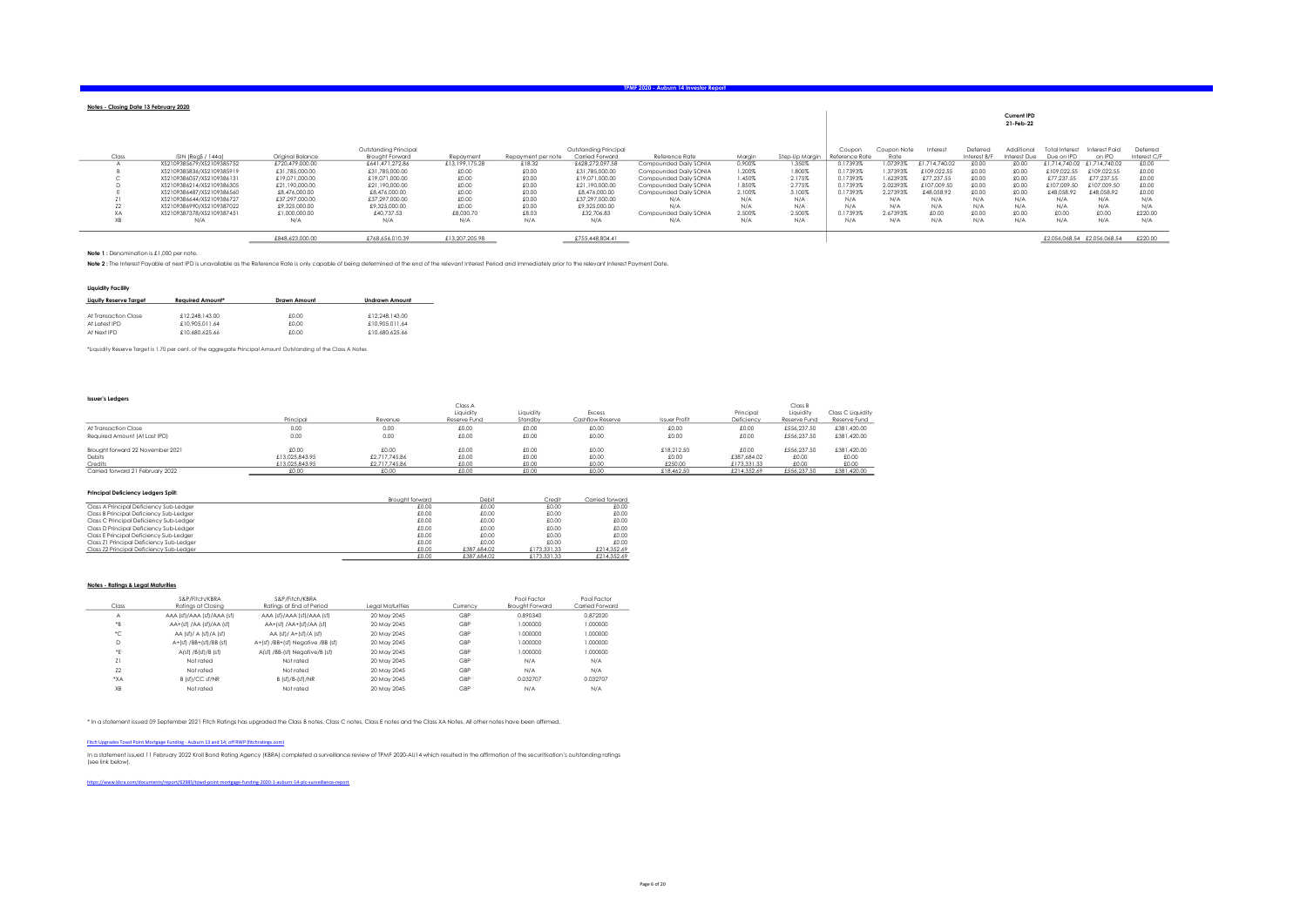| Collection Period Start Date | 01 January 2022 |
|------------------------------|-----------------|
| Collection Period End Date   | 31 January 2022 |

### Key Mortgage Pool Summary

| <b>Current Balance at Closing Date</b>                                | £847,866,058.65 |
|-----------------------------------------------------------------------|-----------------|
| Current Balance at the Start of Collection Period                     | £759,888,224.42 |
| Current Balance at End of Collection Period                           | £755,725,805.42 |
| Number of Primary Mortgage Accounts at Closing Date                   | 6.649           |
| Number of Primary Mortgage Accounts at the Start of Collection Period | 5.941           |
| Number of Primary Mortgage Accounts at End of Collection Period       | 5,905           |
| Average Loan Size at Closing Date                                     | £127,517.83     |
| Average Loan Size at End of Collection Period                         | £127,980.66     |
| Number of Borrowers at Closing Date                                   | 4.799           |
| Number of Borrowers at the Start of Collection Period                 | 4,274           |
| Number of Borrowers at End of Collection Period                       | 4.245           |
| Weighted Average Indexed LTV                                          | 55.93%          |
| Interest Collection Received in Period                                | £928,172.64     |
| Scheduled Repayments Received in Period *                             | £726,126.08     |
| Unscheduled Repayments Received in Period                             | £3,247,831.03   |

## Constant Prepayment Rates & Total Repayment Rates

|                                                | Period Rate | Period Rate Annualised |
|------------------------------------------------|-------------|------------------------|
| Current Monthly CPR Rate                       | 0.43%       | 5.04%                  |
| Current Quarterly CPR Rate                     | 1.44%       | 5.64%                  |
| Current Monthly CPR Net of Repurchased Loans   | 0.43%       | 5.04%                  |
| Current Quarterly CPR Net of Repurchased Loans | $1.44\%$    | 5.64%                  |
| Total Monthly Repayment Rate (TRR)             | 0.52%       | $6.06\%$               |
| Total Quarterly Repayment Rate (TRR)           | 1.69%       | $6.59\%$               |

\* Includes loan balances due to be redeemed at their scheduled maturity date.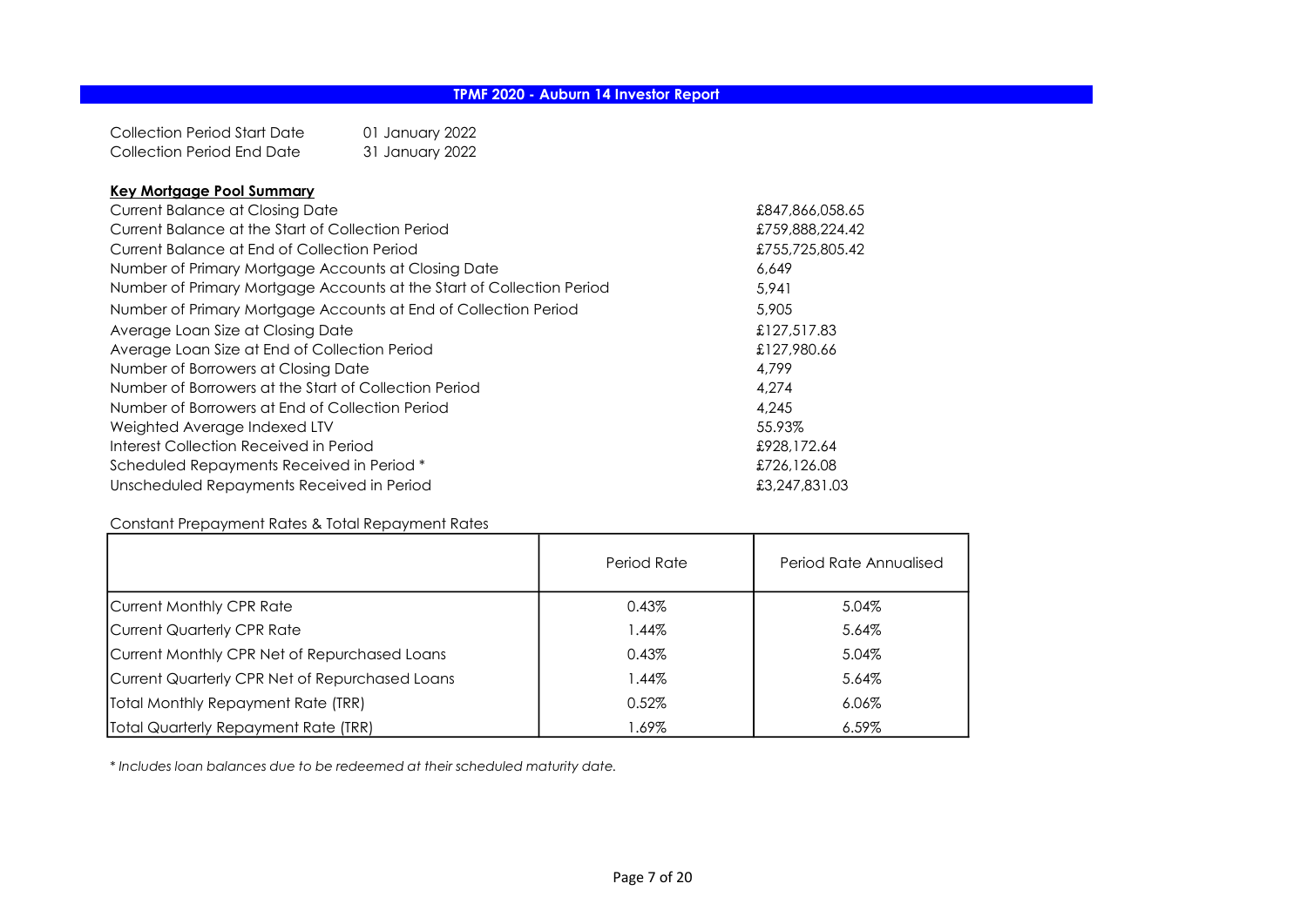## Portfolio Performance

Collection Period End: 31 January 2022

| <b>Power of Sale</b><br>Receiver of Rent and<br><b>Possession Properties</b> | Total Balance   *Number of | Accounts |
|------------------------------------------------------------------------------|----------------------------|----------|
| Balance at the Start of the Period                                           | 1,062,781.22               |          |
| New additions in the Period                                                  | 296,488.22                 |          |
| <b>Other movements in the Period</b>                                         | 6,888.07                   |          |
| Sold in the Period                                                           | (418, 432, 30)             | (4)      |
| Released back to Customer in Period                                          | 0.001                      |          |
| Balance at the End of the Period                                             | 947,725.21                 |          |

| <b>Sold Properties</b>             | Total Balance   Number of |          |
|------------------------------------|---------------------------|----------|
|                                    |                           | Accounts |
| Balance at the Start of the Period | 4,850,646,32              | 471      |
| Properties Sold in Period          | 418,432.30                |          |
| Balance at the End of the Period   | 5,269,078.62              | 51       |

| <b>Recoveries from Sold Properties</b>                        | Total Balance   Number of |          |
|---------------------------------------------------------------|---------------------------|----------|
|                                                               |                           | Accounts |
| Recoveries from the Sales Proceeds at the Start of the Period | 3,470,021,51              | 47       |
| Recoveries from the Sales Proceeds in Period                  | 252,391.08                |          |
| Further Recoveries in the Period                              | 4.504.05                  |          |
| Recoveries from the Sales Proceeds at the End of the Period   | 3,726,916.64              | 51       |
|                                                               | % of Totall               |          |
| Recovery in Period as Percentage of Current Balance at Sale   | 60.32%                    |          |
| Cumulative Recovery as Percentage of Current Balance at Sale  | 70.73%                    |          |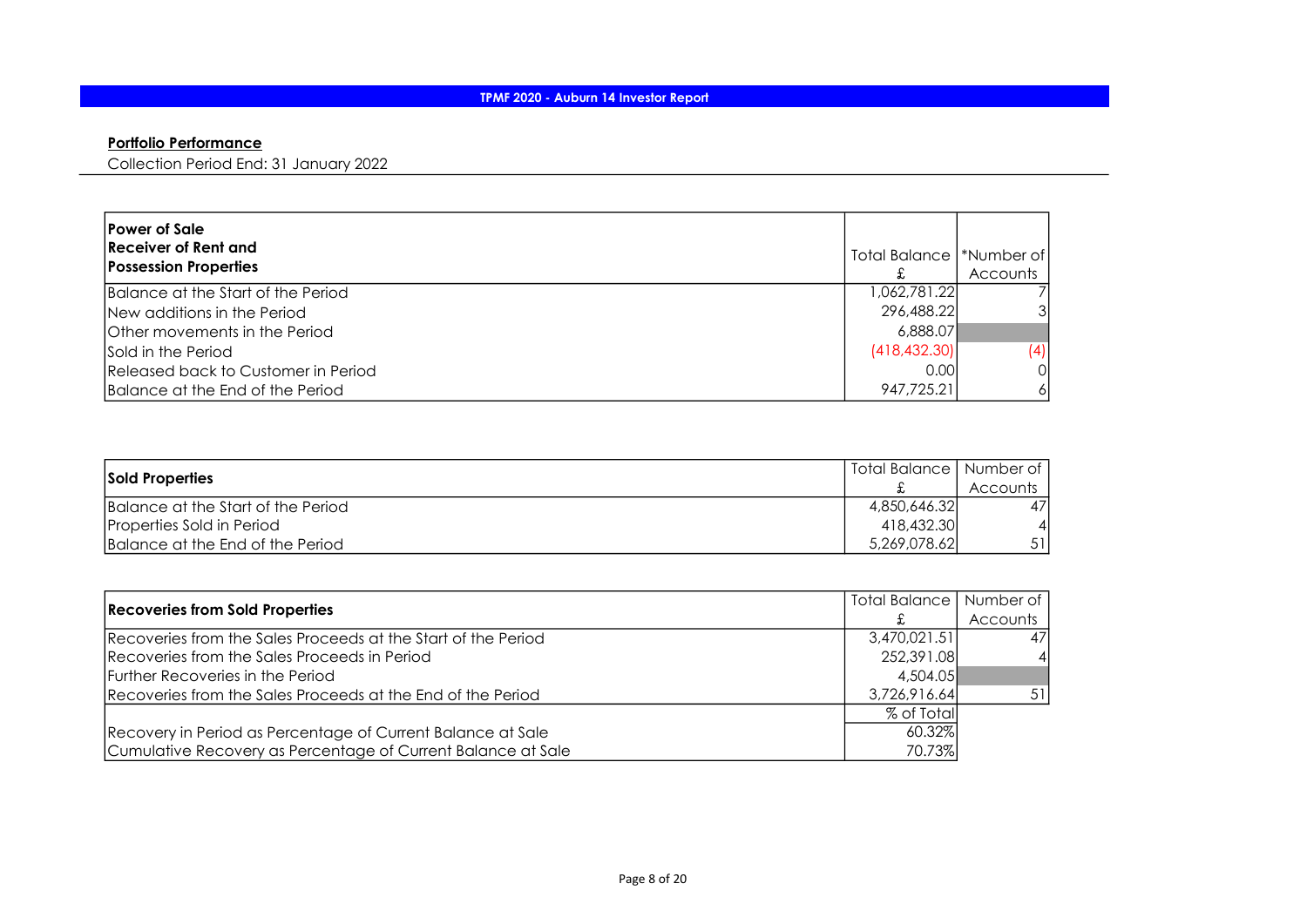## Portfolio Performance

Collection Period End: 31 January 2022

| Losses from Sold Properties                                                 | Total Balance   Number of |          |
|-----------------------------------------------------------------------------|---------------------------|----------|
|                                                                             |                           | Accounts |
| Incurred Losses as Shortfall from Sales Proceeds at the Start of the Period | 1,524,259.26              | 461      |
| Incurred Losses as Shortfall from Sales Proceeds in Period                  | 166,041.22                |          |
| Incurred Further Losses as Shortfall post Sales Proceeds in Period          | 216.00                    |          |
| Incurred Losses as Shortfall from Sales Proceeds at the End of the Period   | 690,516.48, ا             | 50       |
|                                                                             | % of Totall               |          |
| Average Loss Severity in the Period                                         | 39.68%l                   |          |
| Weighted Average Loss Severity                                              | 32.08%                    |          |

| <b>IFlexi Drawdown *</b>                     | Total Balance   Number of |          |
|----------------------------------------------|---------------------------|----------|
|                                              |                           | Accounts |
| Cumulative Redraw at the Start of the Period | 0.00I                     | ΟI       |
| Redraw in the Period                         | 0.001                     | Οl       |
| ICumulative Redraw at the End of the Period  | 0.001                     | ΩI       |

\* Excludes redraw amounts where loan repurchased by the seller.

| Originator Buy Back                                       | Total Balance   Number of |          |
|-----------------------------------------------------------|---------------------------|----------|
|                                                           |                           | Accounts |
| Cumulative Originator Buy Back at the Start of the Period | 0.001                     |          |
| Originator Buy Back in the Period                         | 0.001                     |          |
| Cumulative Originator Buy Back at the End of the Period   | 0.001                     |          |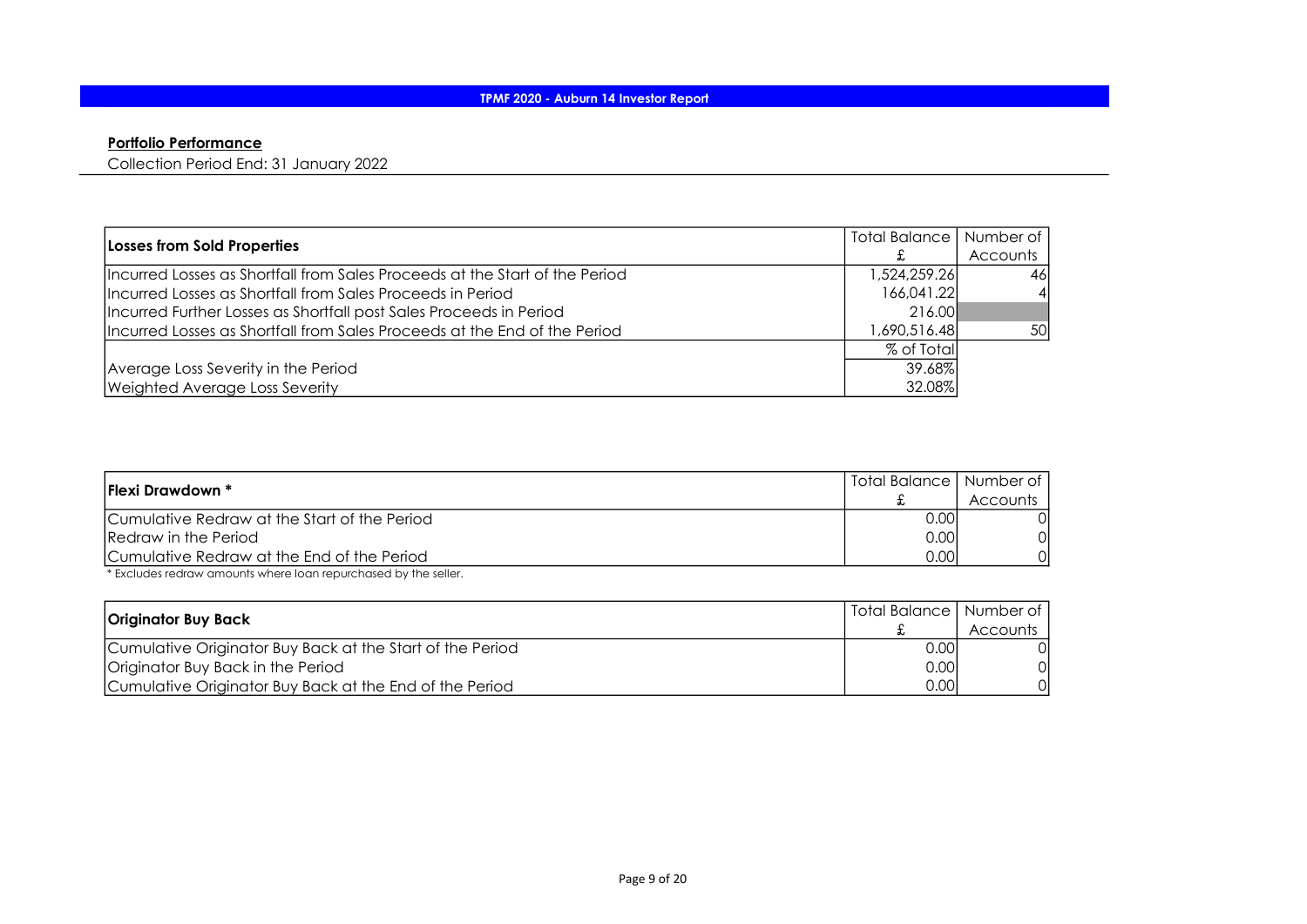## Pool Table

Collection Period End: 31 January 2022

## Current Balances

| Range (£000s) | Aggregate Current Balance | % of Total | Number of Accounts | % of Total |
|---------------|---------------------------|------------|--------------------|------------|
| < 501         | £10,753,338.75            | ا42%. ا    | 326                | 5.52%      |
| $50 - 100$    | £188,844,684.94           | 24.99%     | 2,453              | 41.55%     |
| $100 - 150$   | £197,090,851.38           | 26.09%     | 1,634              | 27.67%     |
| 150 - < 2001  | £125,831,402.26           | 16.65%     | 736                | 12.46%     |
| $200 - 300$   | £113,603,151.50           | 15.03%     | 476                | 8.06%      |
| $300 - 400$   | £55,167,516.47            | 7.30%      | 162                | 2.74%      |
| $400 - 500$   | £26,101,285.63            | 3.45%      | 58                 | 0.98%      |
| $\geq 500$    | £38,333,574.49            | 5.07%      | 60                 | 1.02%      |
| Total         | £755,725,805.42           | 100.00%    | 5,905              | 100.00%    |

| Maximum: | £1,413,634.11 |
|----------|---------------|
| Minimum: | £740.87       |
| Average: | £127,980.66   |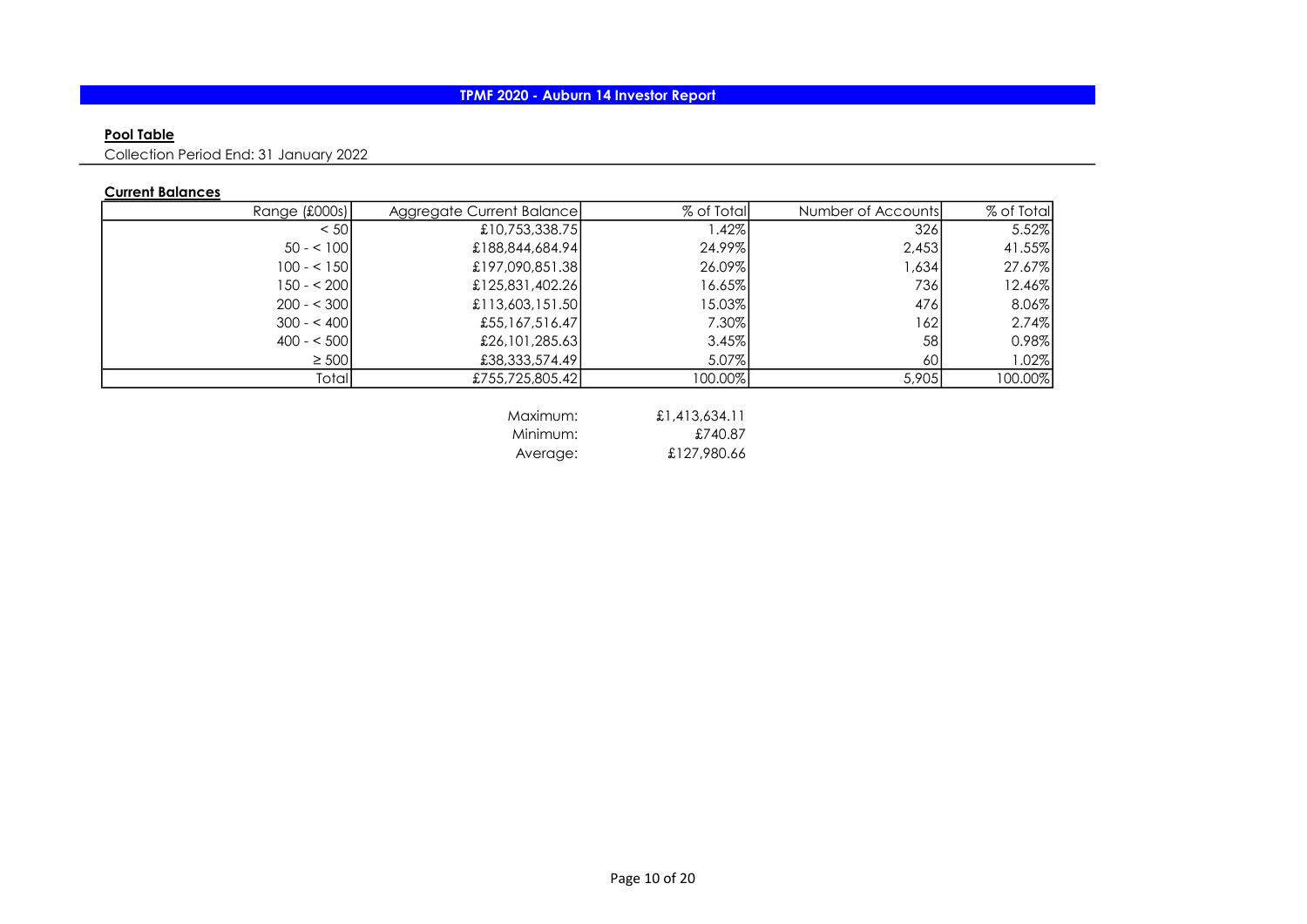### Pool Table

Collection Period End: 31 January 2022

## Indexed LTVs \*

| Range $(\%)$ | Aggregate Current Balance | % of Total | Number of Accounts | % of Total |
|--------------|---------------------------|------------|--------------------|------------|
| $0 - 10$     | £663,735.03               | 0.09%      | 55                 | 0.93%      |
| $10 - 20$    | £4,384,610.74             | 0.58%      | 86                 | 1.46%      |
| $20 - 30$    | £12,272,179.05            | 1.62%      | 137                | 2.32%      |
| $30 - 40$    | £53,918,160.19            | 7.13%      | 346                | 5.86%      |
| $40 - 50$    | £172,464,453.96           | 22.82%     | 1,065              | 18.04%     |
| $50 - 60$    | £216,992,351.00           | 28.73%     | 1,488              | 25.20%     |
| $60 - 570$   | £195,175,888.44           | 25.83%     | 1,758              | 29.77%     |
| $70 - 80$    | £87,246,439.76            | $11.54\%$  | 858                | 14.53%     |
| $80 - 90$    | £9,465,538.02             | 1.25%      | 93                 | 1.57%      |
| $90 - 100$   | £1,749,151.40             | 0.23%      | 12                 | 0.20%      |
| $\geq 100$   | £1,393,297.83             | 0.18%      |                    | 0.12%      |
| Total        | £755,725,805.42           | 100.00%    | 5,905              | 100.00%    |

| Maximum:      | 127.69% |
|---------------|---------|
| Minimum:      | 0.41%   |
| Weighted Ave: | 55.93%  |

\*Indexed by Nationwide House Price Index, "Regional Quarterly Indices (Post '73)"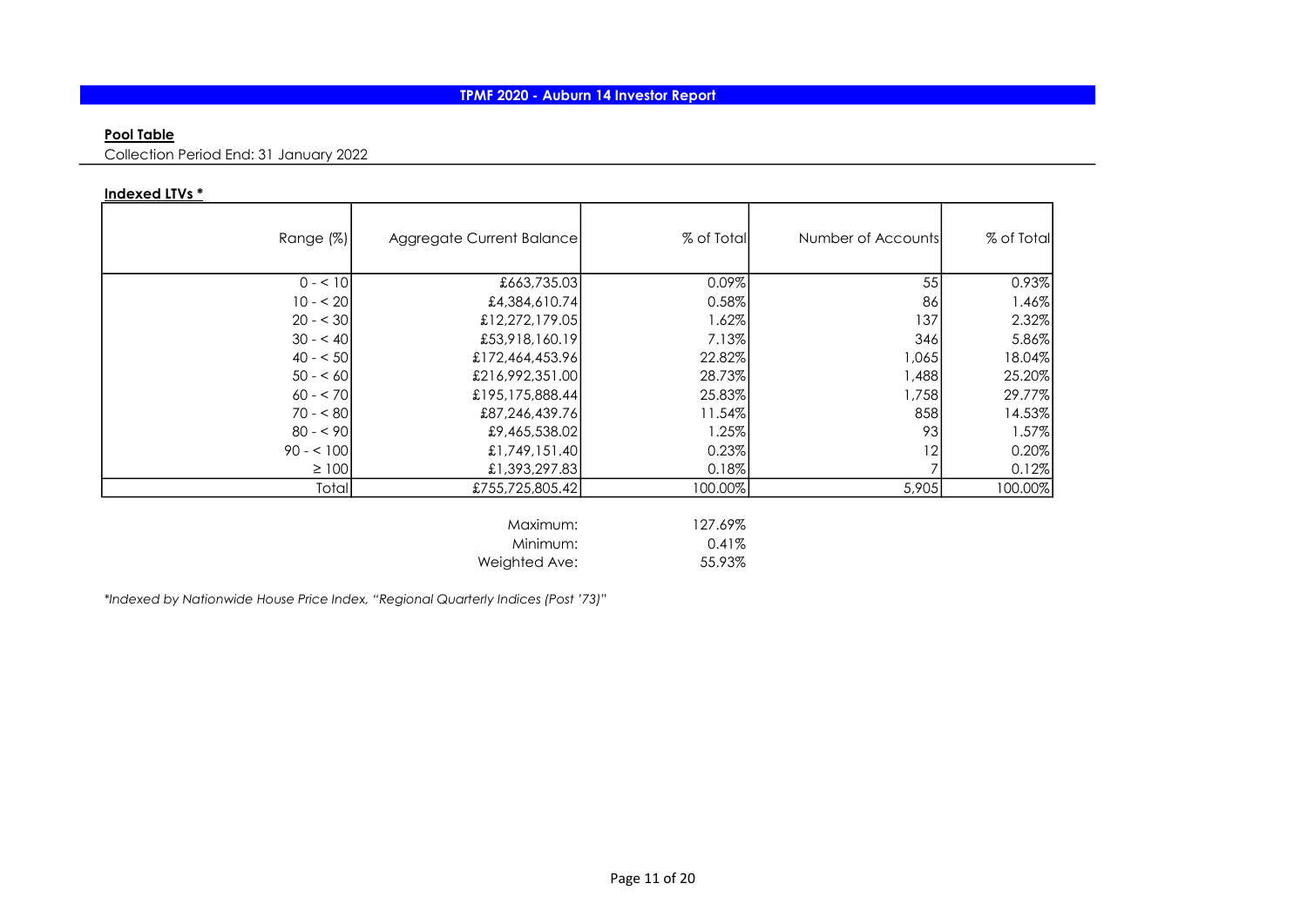## Pool Table

Collection Period End: 31 January 2022

Arrears

| Months                           | Aggregate Current Balance | % of Total | Number of Accounts | % of Total |
|----------------------------------|---------------------------|------------|--------------------|------------|
|                                  | £732,298,057.58           | 96.91%     | 5,735              | 97.12%     |
| $> 0$ and $< 1$                  | £4,941,159.32             | 0.65%      | 35                 | 0.59%      |
|                                  | £5,655,609.47             | 0.75%      | 44                 | 0.75%      |
| $> 1$ and $< 2$                  | £1,824,530.23             | 0.24%      |                    | 0.19%      |
|                                  | £489,037.64               | 0.06%      |                    | 0.05%      |
| $> 2$ and $<$ 3                  | £1,023,412.51             | 0.14%      |                    | 0.08%      |
|                                  | £621,387.031              | 0.08%      |                    | 0.07%      |
| $>$ 3 and < 6                    | £1,967,783.56             | 0.26%      | 15                 | 0.25%      |
|                                  | £749,671.181              | 0.10%      |                    | 0.07%      |
| $> 6$ and $< 9$                  | £1,953,745.06             | 0.26%      | 3                  | 0.22%      |
|                                  | £153,194.45               | 0.02%      |                    | 0.05%      |
| $> 9$ and $< 12$                 | £931,678.761              | 0.12%      |                    | 0.14%      |
| $\geq$ 12                        | £3,116,538.63             | 0.41%      | 25                 | 0.42%      |
| Total                            | £755,725,805.42           | 100.00%    | 5,905              | 100.00%    |
|                                  |                           |            |                    |            |
| New Default in Period $(23)$     | £261,690.80               | 0.03%      |                    | 0.02%      |
| Cumulative Current Default (≥ 3) | £9,493,998.67             | $1.25\%$   | 72                 | 1.22%      |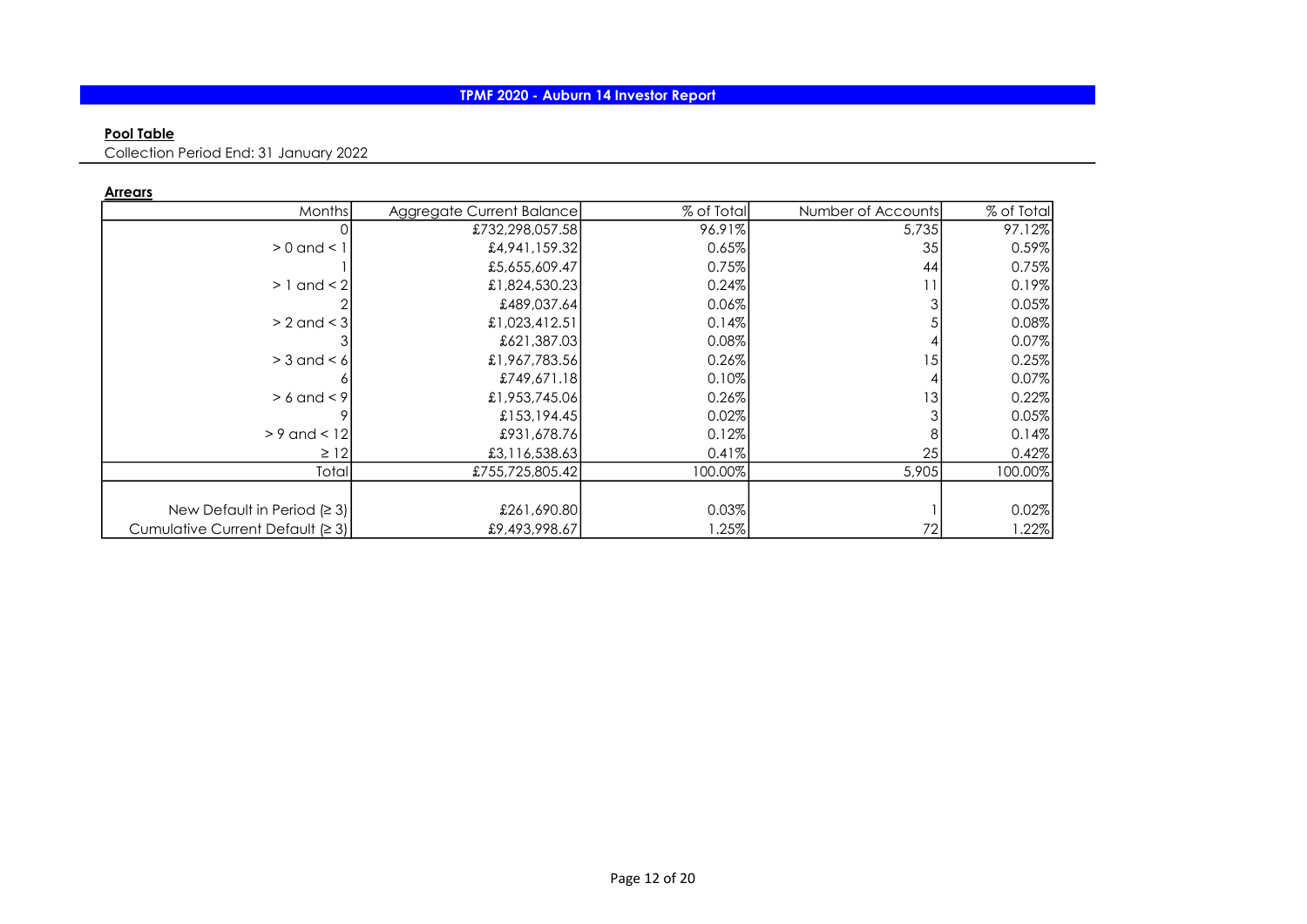## Pool Table

Collection Period End: 31 January 2022

## Geographical Breakdown

| Region                  | Aggregate Current Balance | % of Total | Number of Accounts | % of Total |
|-------------------------|---------------------------|------------|--------------------|------------|
| East Anglia             | £18,271,005.99            | 2.42%      | 145                | 2.46%      |
| East Midlands           | £42,589,469.39            | 5.64%      | 360                | 6.10%      |
| North East              | £37,979,191.39            | 5.03%      | 435                | 7.37%      |
| North Westl             | £112,289,994.07           | 14.86%     | 1,101              | 18.62%     |
| Northern Ireland        | £36,264,736.74            | 4.80%      | 492                | 8.33%      |
| Scotland                | £119,853.07               | 0.02%      |                    | 0.07%      |
| Greater London          | £176,743,078.82           | 23.37%     | 781                | 13.23%     |
| South Eastl             | £131,798,728,27           | 17.44%     | 819                | 13.87%     |
| South West              | £46,509,355.67            | 6.15%      | 346I               | 5.86%      |
| Wales                   | £25,154,198.81            | 3.33%      | 242                | 4.10%      |
| West Midlands           | £45,131,406.50            | 5.97%      | 409                | 6.93%      |
| Yorkshire & Humbersidel | £82,874,786.70            | 10.97%     | 771                | 13.06%     |
| Totall                  | £755,725,805.42           | 100.00%    | 5,905              | 100.00%    |

### Seasoning

| Range (Months) | Aggregate Current Balance | % of Totall | Number of Accounts | % of Total |
|----------------|---------------------------|-------------|--------------------|------------|
| < 84           | £0.00                     | $0.00\%$    |                    | 0.00%      |
| $84 - 108$     | £110,161.49               | 0.01%       |                    | 0.03%      |
| $108 - 132$    | £47,487.69                | 0.01%       |                    | 0.03%      |
| 132 - < 1561   | £0.00                     | 0.00%       |                    | 0.00%      |
| $\geq$ 156     | £755,568,156.24           | 99.98%      | 5.901              | 99.94%     |
| Totall         | £755,725,805.42           | 100.00%     | 5,905              | 100.00%    |

Weighted Ave:

Maximum: 289.84 Months<br>Minimum: 96.76 Months 96.76 Months<br>181.03 Months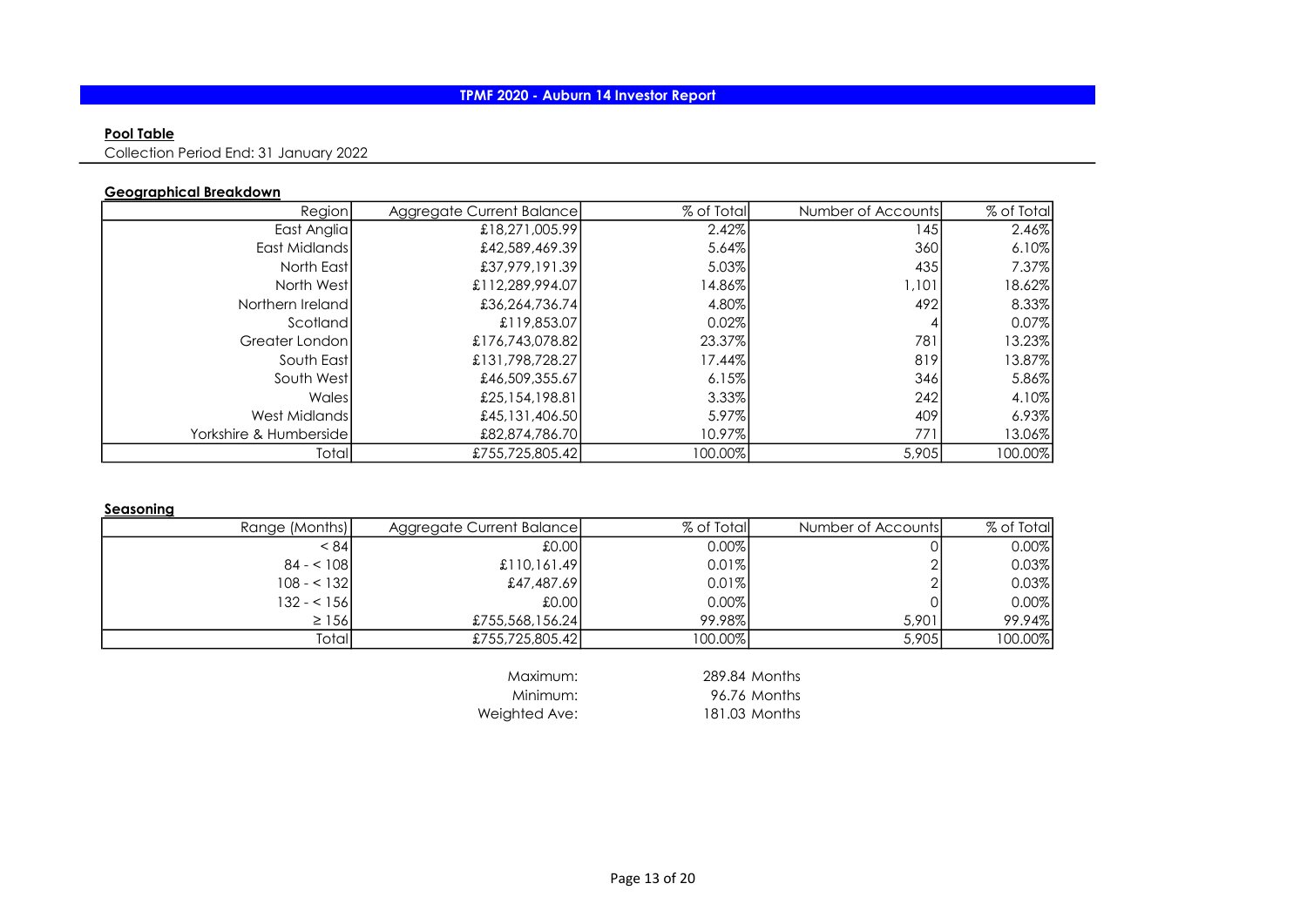## Pool Table

Collection Period End: 31 January 2022

## Remaining Term

| Range (Years)   |                                                                                                                                | % of Total                                                                                                       |
|-----------------|--------------------------------------------------------------------------------------------------------------------------------|------------------------------------------------------------------------------------------------------------------|
| £128,942,383.11 | l 1081                                                                                                                         | 18.76%                                                                                                           |
| $5 - 10$        |                                                                                                                                | 49.62%                                                                                                           |
| $10 - 51$       | 1.7601                                                                                                                         | 29.81%                                                                                                           |
| $15 - 20$       | Q <sub>1</sub>                                                                                                                 | 1.54%                                                                                                            |
| $20 - 25$       | 6                                                                                                                              | 0.27%                                                                                                            |
| $\geq 25$       |                                                                                                                                | 0.00%                                                                                                            |
| Totall          | 5,905                                                                                                                          | 100.00%                                                                                                          |
|                 | Aggregate Current Balance<br>£361,507,299.15<br>£251,681,116.27<br>£11,823,757.96<br>£1,771,248.93<br>.0001<br>£755,725,805.42 | % of Total<br>Number of Accounts<br>17.06%<br>2,930<br>47.85%<br>33.30%<br>$1.56\%$<br>0.23%<br>0.00%<br>100.00% |

| Maximum:      | 21.19 Years |            |
|---------------|-------------|------------|
| Minimum:      |             | 0.17 Years |
| Weighted Ave: |             | 8.20 Years |

#### Loan Purpose

| Purposel   | Aggregate Current Balance | % of Total | Number of Accounts | % of Totall |
|------------|---------------------------|------------|--------------------|-------------|
| *Purchase1 | £390,429,022.59           | 51.66%     | 3,348              | 56.70%      |
| Remortgage | £365,296,782.83           | 48.34%     | 2,557              | 43.30%      |
| Totall     | £755,725,805.42           | 100.00%    | 5,905              | 100.00%     |

\* Includes Equity Release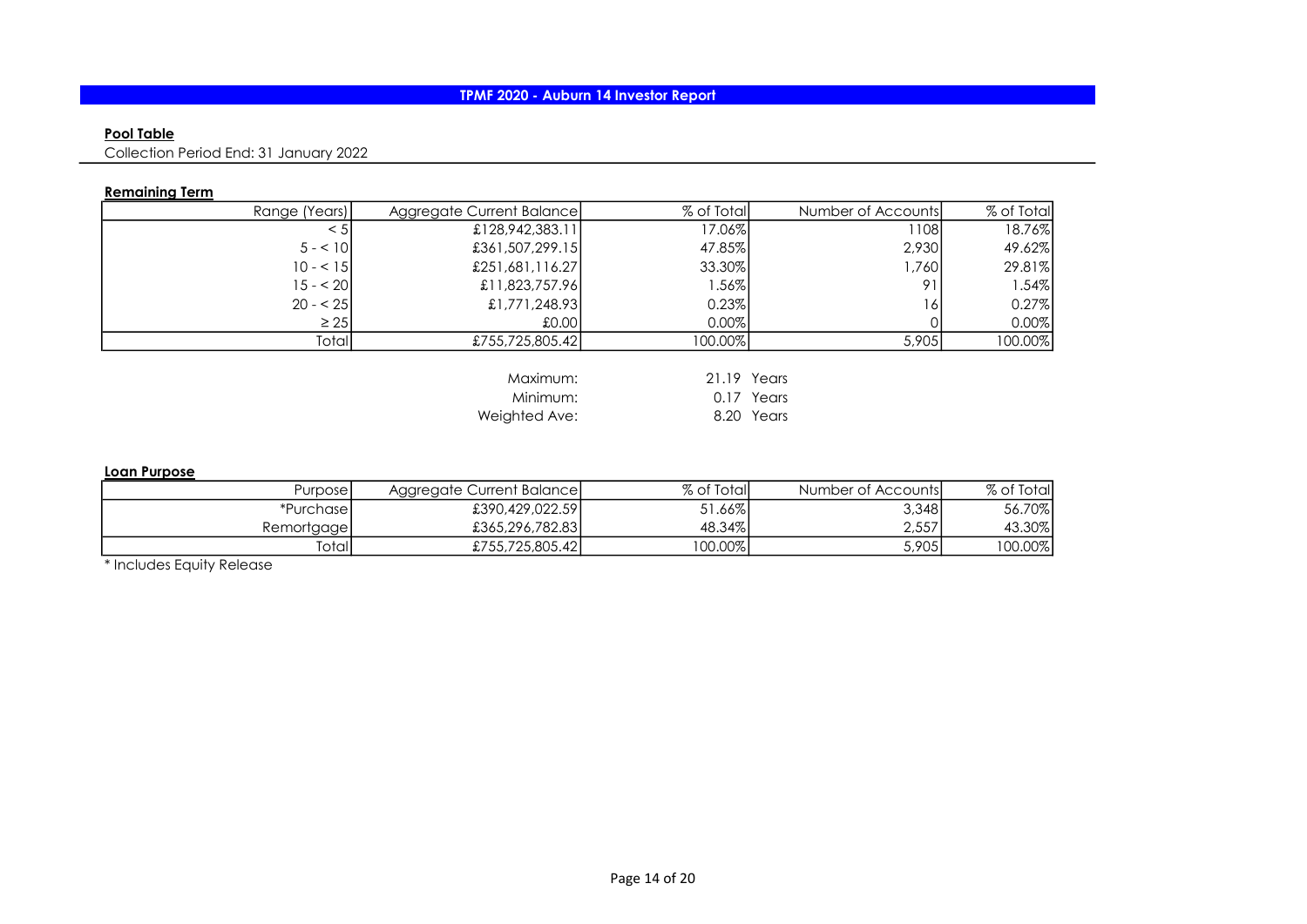### Pool Table

Collection Period End: 31 January 2022

## Repayment Method

| Methodl               | Aggregate Current Balance | % of Totall | Number of Accounts | % of Total |
|-----------------------|---------------------------|-------------|--------------------|------------|
| Repayment             | £6,481,738.86             | $0.86\%$    | 1681               | 2.85%      |
| Partial Interest Only | £1,163,846.96             | 0.15%       |                    | 0.25%      |
| Interest Only         | £748,080,219.60           | 98.99%      | 5.722              | 96.90%     |
| Totall                | £755,725,805.42           | 100.00%     | 5,905              | 100.00%    |

## Product type

| Type       | Aggregate Current Balance | % of Totall | Number of Accounts | % of Total |
|------------|---------------------------|-------------|--------------------|------------|
| Fixed      | 100.01                    | $0.00\%$    |                    | 0.00%      |
| <b>SVR</b> | £1,273,515.31             | 0.17%       | 25                 | $0.42\%$   |
| <b>BBR</b> | £754,452,290.11           | 99.83%      | 5,880              | 99.58%     |
| Totall     | £755,725,805.42           | 100.00%     | 5,905              | 100.00%    |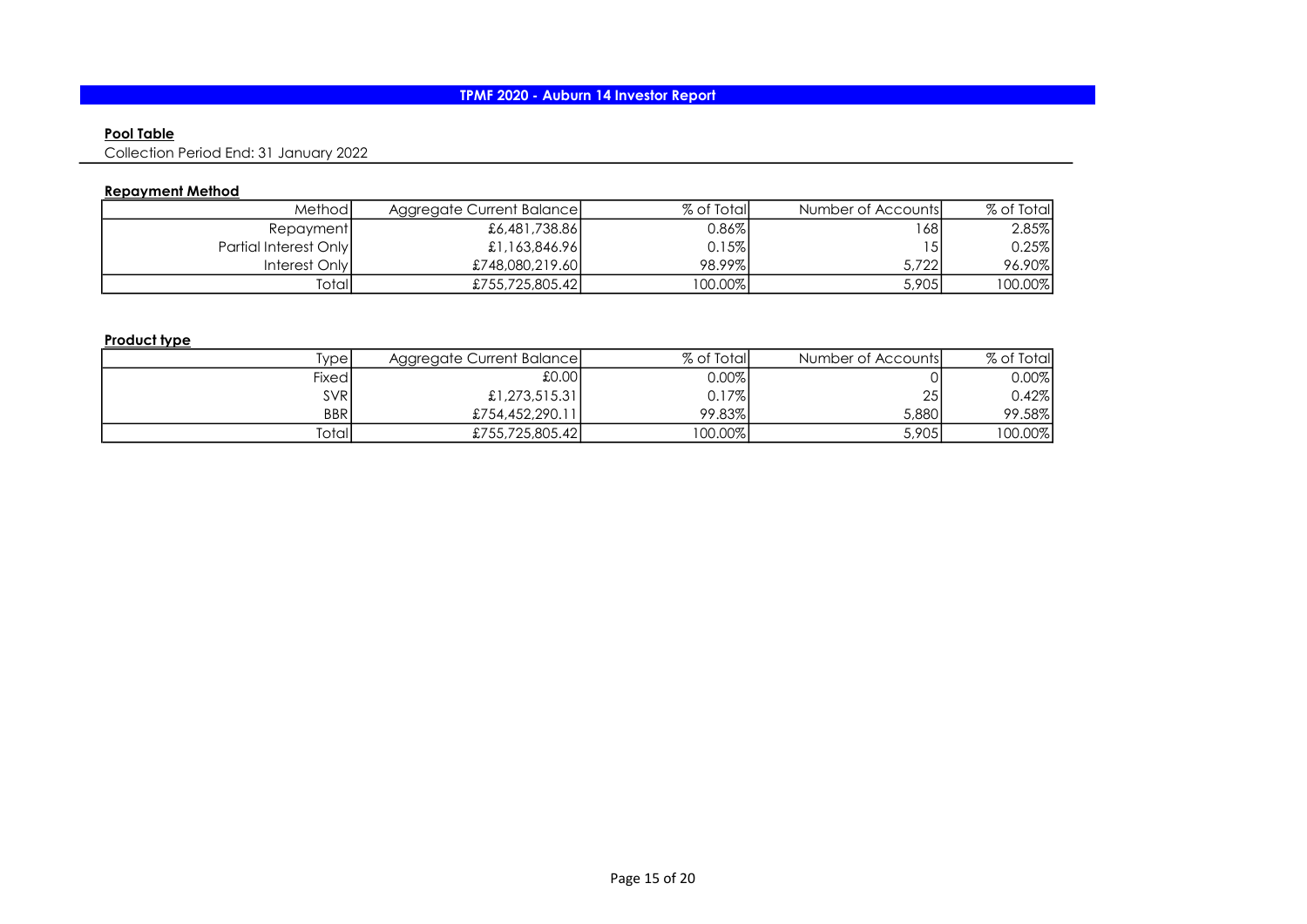### Pool Table

Collection Period End: 31 January 2022

## Interest Rate (%)

| Rate (%) | Aggregate Current Balance | % of Total | Number of Accounts | % of Total |
|----------|---------------------------|------------|--------------------|------------|
| $0 - 1$  | £132,315,033.98           | 17.51%     | 984                | 16.66%     |
| $- < 2$  | £622,213,144.41           | 82.33%     | 4,897              | 82.93%     |
| $2 - 3$  | £0.00                     | 0.00%      |                    | 0.00%      |
| $3 - 4$  | £0.00                     | 0.00%      |                    | 0.00%      |
| $4 - 5$  | £1,197,627.03             | 0.16%      | 24                 | 0.41%      |
| $5 - 6$  | £0.00                     | 0.00%      |                    | 0.00%      |
| $6 - 7$  | £0.00                     | 0.00%      |                    | 0.00%      |
| $\geq 7$ | £0.00                     | 0.00%      |                    | 0.00%      |
| Total    | £755,725,805.42           | 100.00%    | 5,905              | 100.00%    |
|          |                           |            |                    |            |
|          | $M$ aximum $\cdot$        | 485%       |                    |            |

Maximum: 4.85% Minimum: 0.59%<br>
ghted Ave: 1.37% Weighted Ave:

## Buy-to-Let / Owner Occupied

| Type           | Aggregate Current Balance | % of Total | Number of Accounts | % of Total |
|----------------|---------------------------|------------|--------------------|------------|
| Buy-to-Let     | £706,915,571.71           | 93.54%     | 5,611              | 95.02%     |
| Owner Occupied | £48,810,233.71            | 6.46%      | 2941               | 4.98%      |
| <b>Total</b>   | £755,725,805.42           | $100.00\%$ | 5,905              | 100.00%    |

# Self-Cert / Non Self-Cert

| Type          | Aggregate Current Balance | % of Total | Number of Accounts | % of Total |
|---------------|---------------------------|------------|--------------------|------------|
| Self-Cert     | £46,770,454.22            | 6.19%      | 238                | 4.03%      |
| Non Self-Cert | £708,955,351.20           | 93.81%     | 5,667              | 95.97%     |
| Totall        | £755,725,805.42           | 100.00%    | 5,905              | 100.00%    |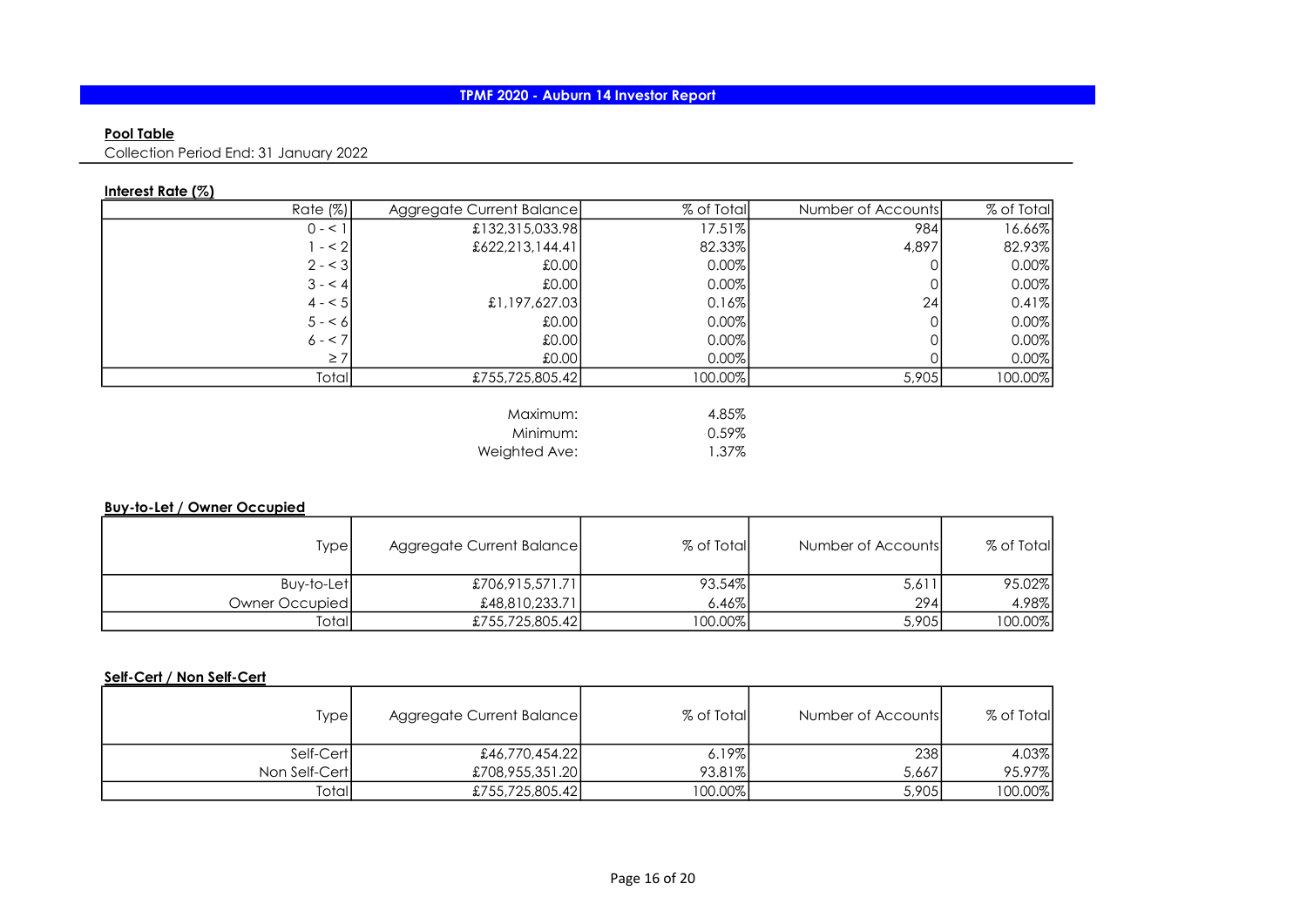### Pool Table

Collection Period End: 31 January 2022

## Flexible/ Non Flexible

| [ype]        | <b>Aggregate Current Balancel</b> | % of Total | Number of Accounts | % of Total |
|--------------|-----------------------------------|------------|--------------------|------------|
| Flexible I   | £266,247,042.29                   | 35.23%     | 2,101              | 35.58%     |
| Non Flexible | £489,478,763.13                   | 64.77%     | 3,804              | 64.42%     |
| Totall       | £755,725,805.42                   | 100.00%    | 5,905              | 100.00%    |

#### Employment Status

| Type            | Aggregate Current Balance | % of Total  | Number of Accounts | % of Total |
|-----------------|---------------------------|-------------|--------------------|------------|
| <b>Employed</b> | £226,653,357.64           | 29.99%      | .973               | $33.41\%$  |
| Self-employed   | £411,354,579.03           | 54.43%      | 3,057              | 51.77%     |
| Legal Entity    | £117.717.868.75           | 15.58%      | 875                | 14.82%     |
| Totall          | £755,725,805.42           | $ 00.00\% $ | 5,905              | 00.00%     |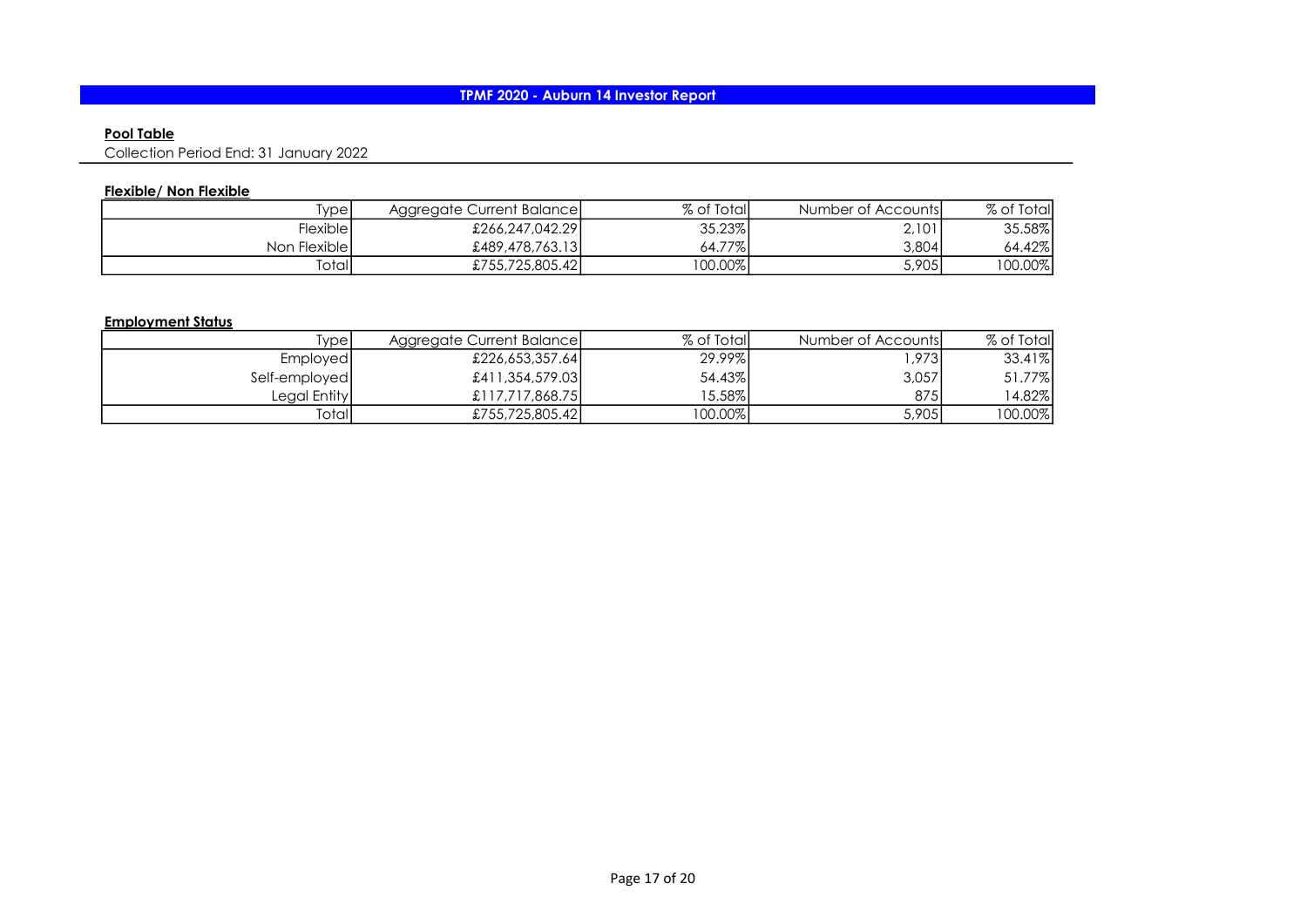# **Glossary**

| Arrears                                                | Arrears are calculated in accordance with standard market practice in the UK.                                                                                                                                                                                                                                                                                                                  |
|--------------------------------------------------------|------------------------------------------------------------------------------------------------------------------------------------------------------------------------------------------------------------------------------------------------------------------------------------------------------------------------------------------------------------------------------------------------|
|                                                        | A mortgage loan as at MIA Relevant Time is identified as being in arrears when,<br>(a) the aggregate amounts which are due and payable by the relevant Mortgage Borrower under such Mortgage<br>Loan but which remain unpaid, less<br>(b) the aggregate amounts which the relevant Mortgage Borrower has pre-paid or overpaid with respect to the<br>Mortgage Loan prior to MIA Relevant Time. |
|                                                        | "MIA" means a ratio calculated with respect to a Mortgage Loan as at the MIA Relevant Time representing:<br>(a) the Arrears Amount as at the MIA Relevant Time, divided by<br>(b) the current Mortgage Instalment.                                                                                                                                                                             |
|                                                        | "MIA Relevant Time" means close of business on the last working day of a calendar month.                                                                                                                                                                                                                                                                                                       |
| Unscheduled<br>Repayments<br><b>Received in Period</b> | Unscheduled Repayments comprise payments from the Originator for the repurchase of loans from the portfolio, and<br>capital prepayments and redemptions from the Borrowers other than those received at the expected term end date<br>of the loan.                                                                                                                                             |
| Monthly Constant<br>Prepayment Rate<br>(CPR)           | Monthly CPR means the total unscheduled prepayments received during the period divided by the aggregate current<br>balance of the loans comprised in the mortgage portfolio at the beginning of the period. Unscheduled prepayments<br>comprise redemptions from the Borrowers other than those received at the expected term end date of the loan.                                            |
| Monthly CPR Net of<br>Repurchased Loans                | Monthly CPR Net of Repurchased Loans means the total unscheduled prepayments plus the payments from the<br>Originator for the repurchase of loans from the portfolio received during the period divided by the aggregate current<br>balance of the loans comprised in the mortgage portfolio at the beginning of the period.                                                                   |
| Total Redemption<br>Rate (TRR)                         | Total Redemption Rate means the total scheduled repayments, unscheduled prepayments and the payments from<br>the Originator for the repurchase of loans from the portfolio received during the period divided by the aggregate<br>current balance of the loans comprised in the mortgage portfolio at the beginning of the period.                                                             |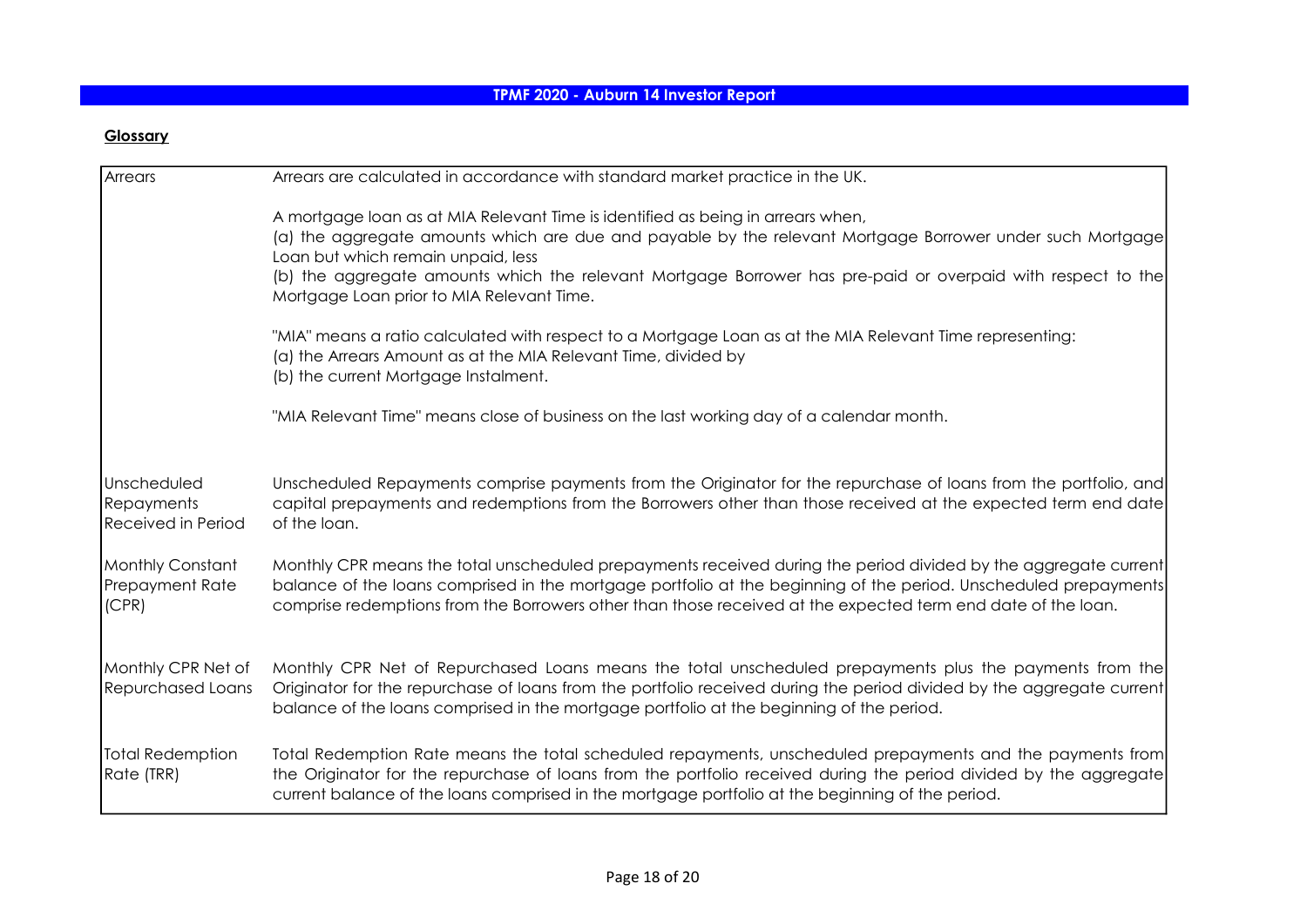## **Glossary**